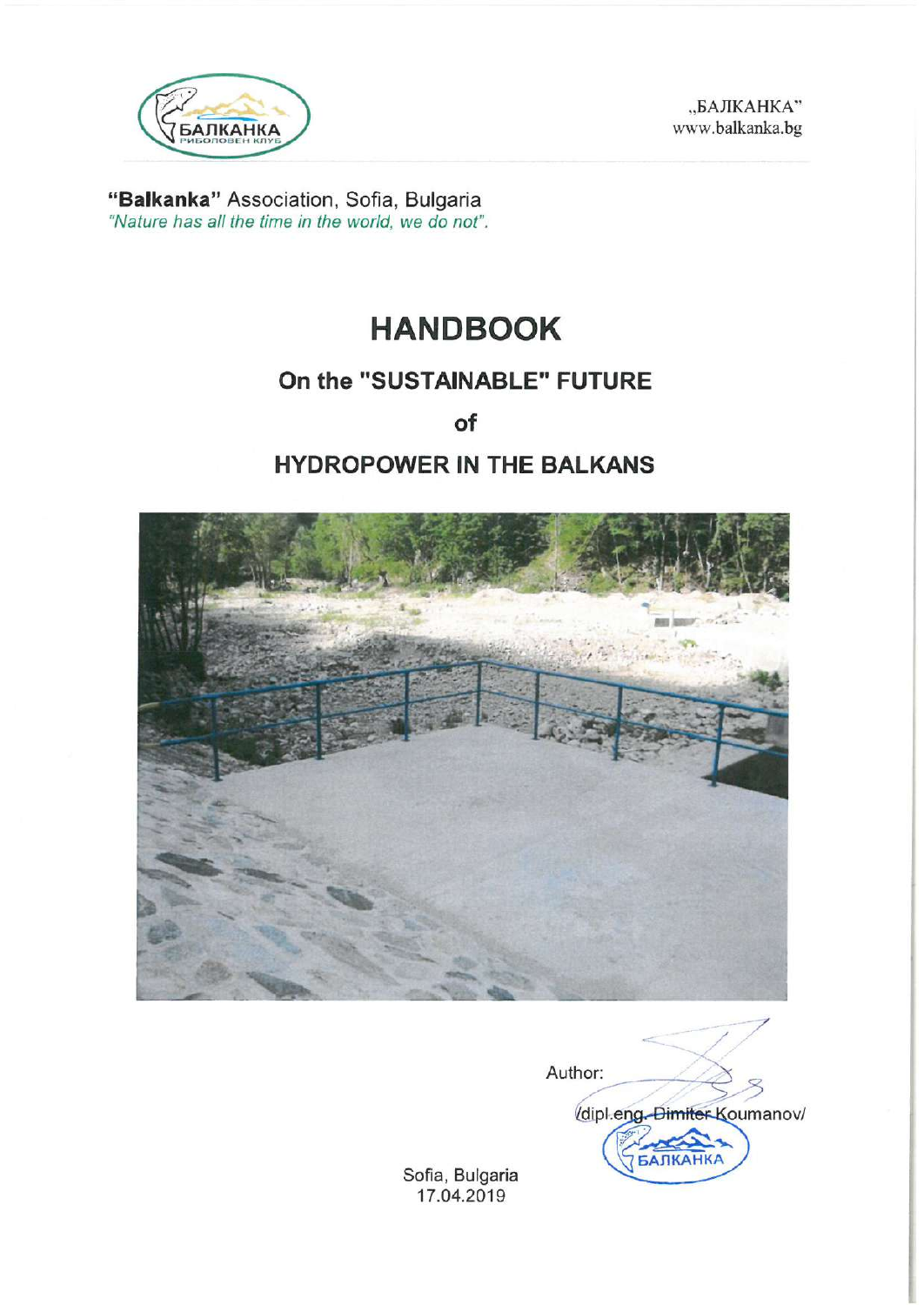#### *INTRODUCTION*

This is the true story of "sustainable" hydropower development in Bulgaria from the beginning of the 21st Century, up to this day. During the accession process in the EU, Bulgaria suffered a boom in small hydro investments to meet the European targets for the RES part in the overall electricity production mix, prior to the enforcement of the relevant European nature protection regulations, such as the EU WFD, the Habitats Directive, the SEA & EIA directives etc.

In this context Bulgaria is far ahead of the other Balkan states where, currently, the same hydropower craziness is taking place in just the same frantic way. And we have our bad Bulgarian experience to share, trying to prevent further destruction of the last remaining wild rivers in Europe for the sake of small hydropower - it will be proven hereafter that small hydropower is not worth the huge biodiversity loss it causes, and it makes no economical sense in the Balkan region at all. The problem obviously is the same as it was in Bulgaria - the EU always comes with hydropower first, while the environmental regulations may never come, or it may be too late when they get in force one day.

The preparation of this document was inspired by the following MOTT MACDONALD study:

# **[https://www.wbif.eu/content/stream/Sites/website/library/WBEC-REG-ENE-01-Final-](https://www.wbif.eu/content/stream/Sites/website/library/WBEC-REG-ENE-01-Final-Report-05.12a.pdf)[Report-05.12a.pdf](https://www.wbif.eu/content/stream/Sites/website/library/WBEC-REG-ENE-01-Final-Report-05.12a.pdf)**

It is most interesting that the document in the above link was financed by the EU itself, without having even the slightest idea about the Balkan rivers' specific hydrology, not taking into account the great river runoff irregularity throughout the year. This is a huge mistake. It may mislead developers to believe that 3000 new small hydro plants can really be developed in the region, which is not reasonable to say the least.

Furthermore, our bad Bulgarian experience has shown that small hydro investments go together with a sustainable reputational and financial risk, both for the investors and for the financing institutions involved. We have several cases here already when existing small hydro plants were refused extensions of the Water Permits and there are many more to come. Actually, the time has come when the most destructive hydro plants will have to be decommissioned for the huge infringements of the EU legal framework committed by the competent State authorities during the authorization procedures, as well as to achieve the WFD objectives and the environmental goals of the EU concerning climate change.

New big hydro dams will also be discussed in the light of their sustainability. It was proven in Bulgaria that if a given big dam was planned during old socialist times, but was never built, there surely is some reason. At its time, Socialism was putting every effort to defeat Capitalism everywhere, including in the field of energy production from hydropower, thus all suitable for big dams spots along the rivers were utilized. The same reasoning is applicable to small hydropower - if Socialism did not get involved, there is the reason that it makes no economical sense, regardless of the environmental impact, because Socialism didn't care too much about environment when the capitalist enemy had to be defeated. Some small hydro plants were still developed during Socialism, to use the only appropriate spots along the rivers where small hydropower made some sense.

This document aims to help decision makers in the Western Balkan countries to better understand the "*sustainable*" future of small hydropower in the region. This future has already happened in Bulgaria, whether "sustainable" or not.

# *Acknowledgements*

*We dedicate the following document to all people in the Balkans fighting for their way of living, which largely depends on their healthy intact rivers. We hope that the issues discussed herein concerning the "sustainable" bright future of small hydropower in the Balkans will support our people in their fight.*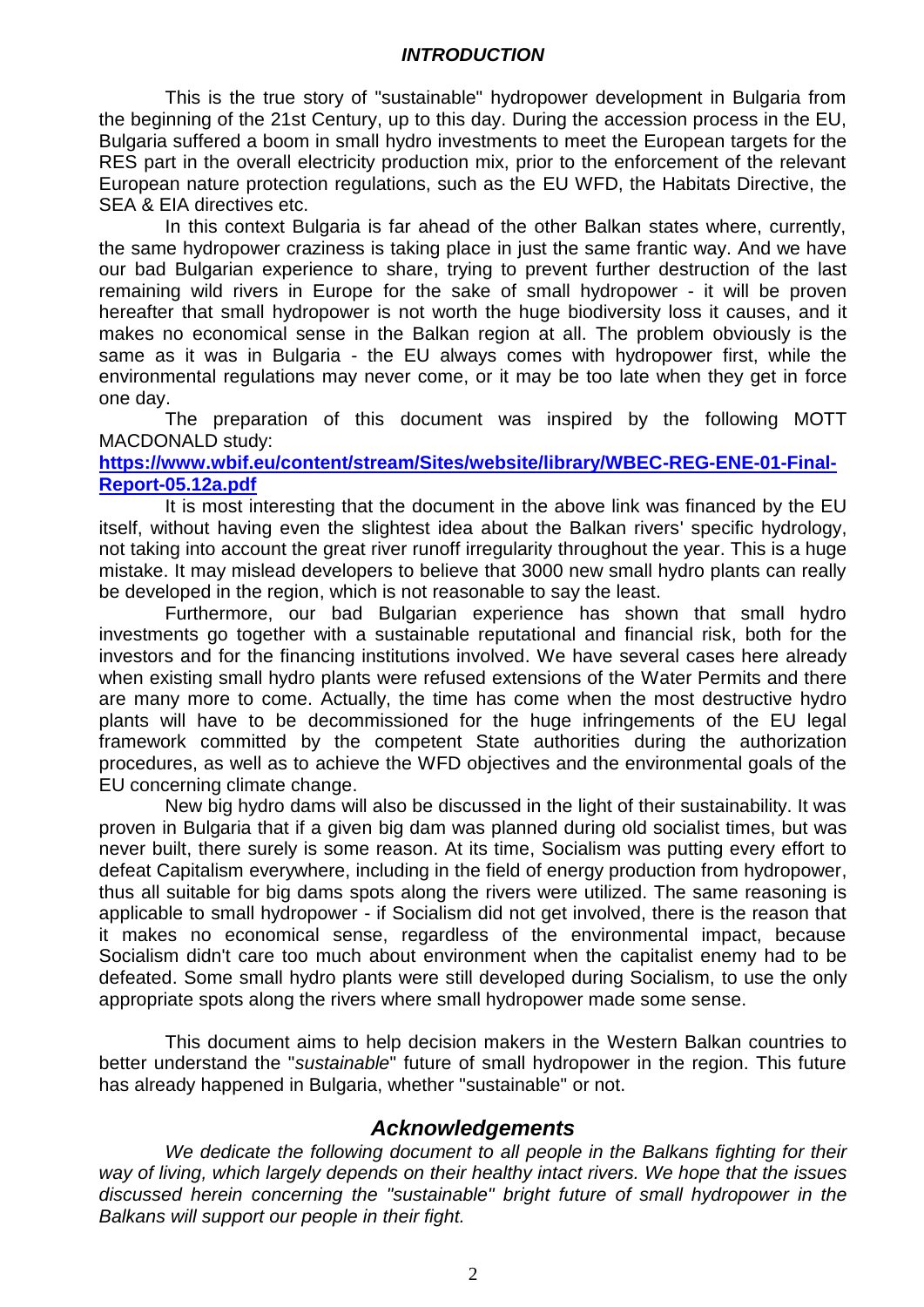| <b>Contents:</b>                                                | <b>Page</b> |
|-----------------------------------------------------------------|-------------|
| <b>I. IDENTITY AND CONTACT DETAILS</b>                          | 004         |
| <b>II. MODERN HISTORY OF SMALL HYDROPOWER IN BULGARIA</b>       | 005         |
| A. Development in the 21st Century                              | 005         |
| B. Environmental impact assessments & Appropriate Assessments   | 005         |
| C. The actual environmental impact                              | 006         |
| D. The small hydropower actual contribution to the grid         | 007         |
| E. Horizontal social problem                                    | 008         |
| F. Small hydropower in the light of Climate Change              | 009         |
| G. Shortcomings in the legal framework                          | 010         |
| <b>H. The EU Directives</b>                                     | 011         |
| <b>Actions taken by local NGOs</b><br>L.                        | 012         |
| J. The outcome so far                                           | 012         |
|                                                                 |             |
| <b>III. MODERN HISTORY OF LARGE HYDROPOWER DAMS IN BULGARIA</b> | 014         |
| A. Development in the 21st Century                              | 014         |
| <b>B. Actions taken by local NGOs and results</b>               | 016         |
|                                                                 |             |
| <b>IV. REPUTATIONAL DAMAGE AND FINANCIAL RISKS</b>              | 016         |
| <b>V. MODERN HISTORY OF SMALL HYDROPOWER IN</b>                 |             |
| THE WESTERN BALKANS                                             | 017         |
| <b>VI. CONCLUSIONS AND RECOMMENDATIONS</b>                      | 019         |
|                                                                 |             |

# **ACRONYMS**

| <b>MOEW</b>        | - Ministry Of Environment and Waters of Bulgaria    |
|--------------------|-----------------------------------------------------|
| <b>RIEW</b>        | - Regional Inspectorate/s of Environment and Waters |
| <b>RBD</b>         | - River Basin Directorate/s                         |
| <i><b>BDDR</b></i> | - Basin Directorate Danube Region                   |
| <b>EARBD</b>       | - East Aegean River Basin Directorate               |
| <b>WARBD</b>       | - West Aegean River Basin Directorate               |
| <b>BDBSR</b>       | - Basin Directorate Black Sea Region                |
| <b>SAC</b>         | - Supreme Administrative Court                      |
| <b>WA</b>          | - Water Act                                         |
| <b>EIA</b>         | - Environmental Impact Assessment                   |
| <b>AA</b>          | - Appropriate Assessment                            |
| <b>SEA</b>         | - Strategic Environmental Assessment                |
| <b>RBMP</b>        | - River Basin Management Plan                       |
| <b>HPP</b>         | - Hydropower Plant                                  |
| WFD                | - the EU Water Framework Directive                  |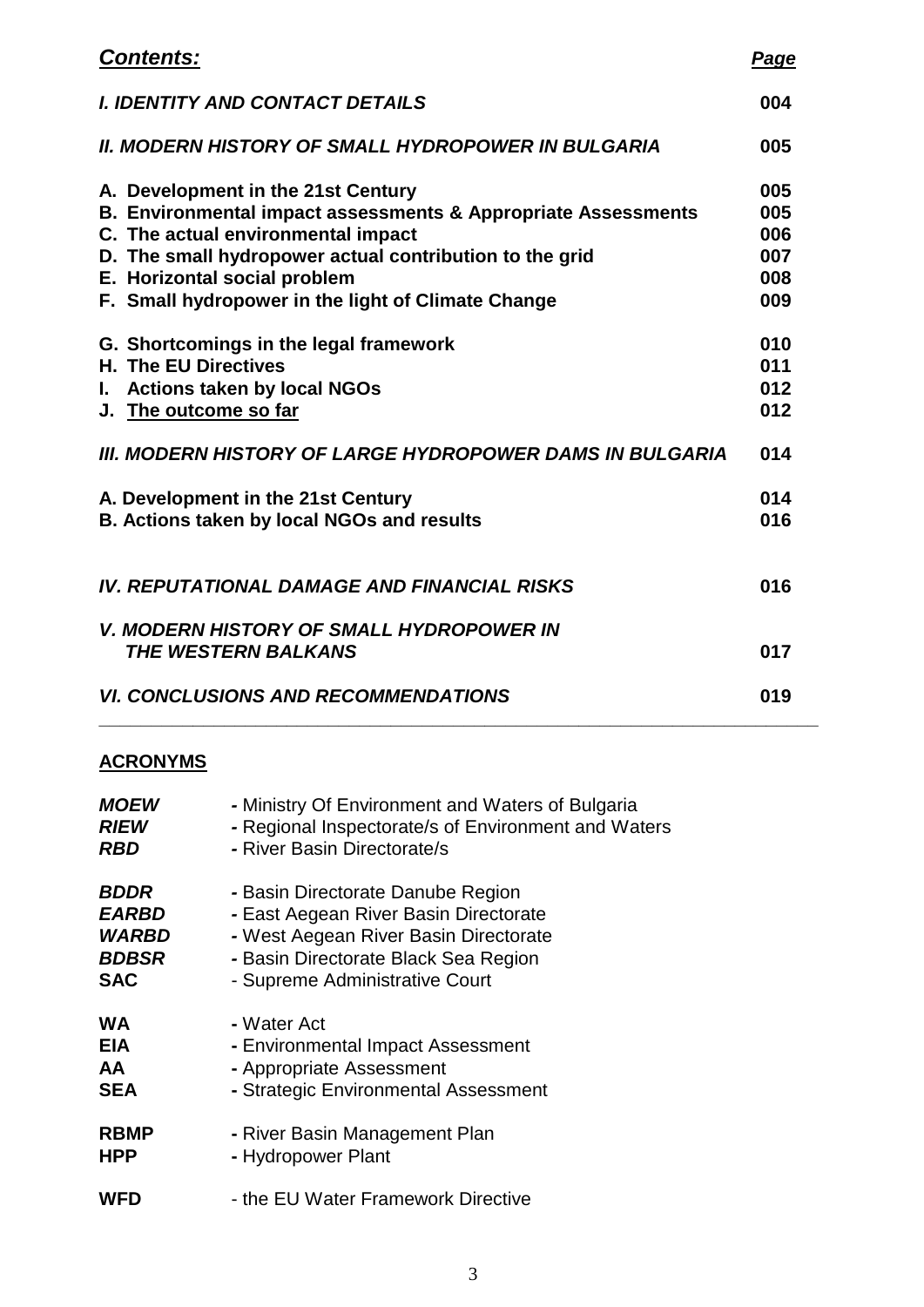# *I. IDENTITY AND CONTACT DETAILS*

# **1. Name:**

**"Balkanka"** Association, Sofia, Bulgaria

# **2. Sector / field of activity and location(s) where active:**

Balkanka " Association is a non-profit, non-governmental organization, registered in Bulgaria for action in public benefit, on 07 August 2013, company file 203/2013 of the Sofia City Court, UIC 176566443. The main objectives of "Balkanka" are protection and conservation of river biodiversity, with a focus on conservation and restoration of indigenous Balkan brown trout /*Salmo trutta*/ populations in Bulgarian rivers.

# **3. ADDRESS OR REGISTERED OFFICE**

# **3.1. Surname and forename of representative/s**:

**Ivan Pandukov,** Chairman of the board

- **3.2. Where appropriate, represented by: Dipl.eng. Dimiter Koumanov**, member of the board
- **3.3. Nationality:** Bulgarian
- **3.4. Address:** Petko Todorov blvd, bl.8, en. D, app.87
- **3.5. Town:** Sofia
- **3.6. Post code:** 1408
- **3.7. Country:** Bulgaria
- **3.8. Mobile telephone:** +359 887 931 241
- **3.8. E-mail:** [dkoumanov@abv.bg](mailto:dkoumanov@abv.bg)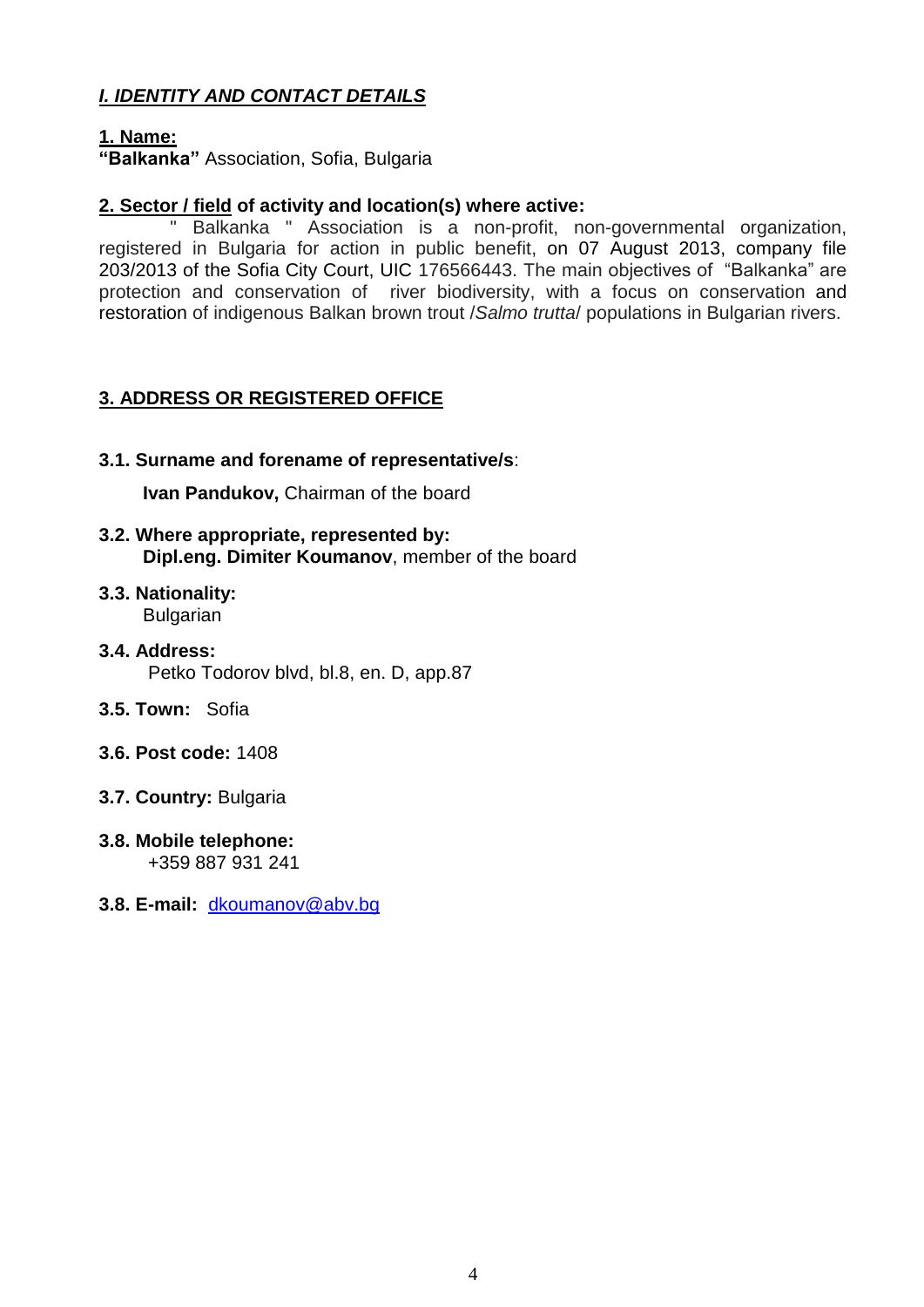### *II. MODERN HISTORY OF SMALL HYDROPOWER IN BULGARIA*

Hydropower in Bulgaria has a long history. The first plant in Bulgaria - Pancharevo HPP started operation on November 1<sup>st</sup> 1900.

Currently Bulgaria is still ahead of the rest of Balkan states in both small and large scale hydropower development. Four big and about a dozen small old cascades with derivation channels from socialist times are operating with at least 500 water catchments on small rivers and streams, located mainly within the boundaries of Natura 2000 Habitats Directive sites and even in the National Parks Pirin and Rila. About 70 old individual plants were built in the 20th Century during socialist times too. The greatest number of small hydropower plants set into operation in socialist times was mostly aiming to utilize the water energy in the new irrigation channels.

# **A. Development in the 21st Century**

First thing's first, and when the country started campaigning for accession in the EU in the beginning of the new century, the first step was to unleash the boom of small hydropower without proper nature protection rules enforced.

It happened due to the power of the European hydro mafia. Since the year of 2000, around 170 new individual small HPPs on small rivers and streams were built and set into operation, without the relevant environmental EU Directives being enforced to guide the authorization procedures. In this way some 90% of the enterprises were authorized without an EIA and/or Appropriate Assessments. The Energy Strategy at the time was not a subject to a SEA either. As a result, the hydropower craziness caused destruction of the most beautiful rivers and streams in the country only to the profit a very few politically connected individuals, who had the information about those high feed-in tariffs and the other incentives small hydro was rewarded with, like purchase guaranteed at all costs and free connection to the grid financed by the energy distributing companies, not by the small hydro developers. The boom has happened so fast and in such secrecy, that the society did not have the time, neither the information for the future devastating impact on nature and local people's wellbeing, to react and fight. This all happened while the Water Sector in the country was not subject to any kind of strategic planning - such as River Basin Management Plans and Flood Risk Management Plans adopted, or stuff like that - it was a total anarchy back then.

In this way cases like the Blagoevgradska Bistrica River with 16 /sixteen/ HPPs along 20 kilometers of a small river and its tributaries were allowed. The most symbolic case, however, was allowed at the lower part of the Iskar River, with 35 pieces on 120 kilometers of the river, turning the entire river into a large cascade of stinking swamps with no river running in between at all.

The European banks, like the EIB and the EBRD, were playing the main role in the tragedy, financially supporting both directly financed projects and projects financed through different Financial Intermediaries /FIs/ using different credit lines. Individual projects were also financed by some European Commercial Banks directly - such as Unicredit and Reifeisen. Obviously, it is the good old Europe we have to thank to for all that hydropower craziness...

Currently the overall installed hydropower capacity in the country is around **2.7** GW, but at least **80%** of the capacity belongs to the old cascades and big dams from socialist times.

# **B. Environmental impact assessments & Appropriate Assessments. Post construction monitoring.**

At least 90% of the new projects built in the period 2000 - 2007 /when Bulgaria became an EU member state/ were approved by the competent authorities - RIEWs - with screening decisions stating that an EIA is not necessary. In this way environmental and social impacts as well as cumulative effects were not taken into consideration and public consultations were not held at all.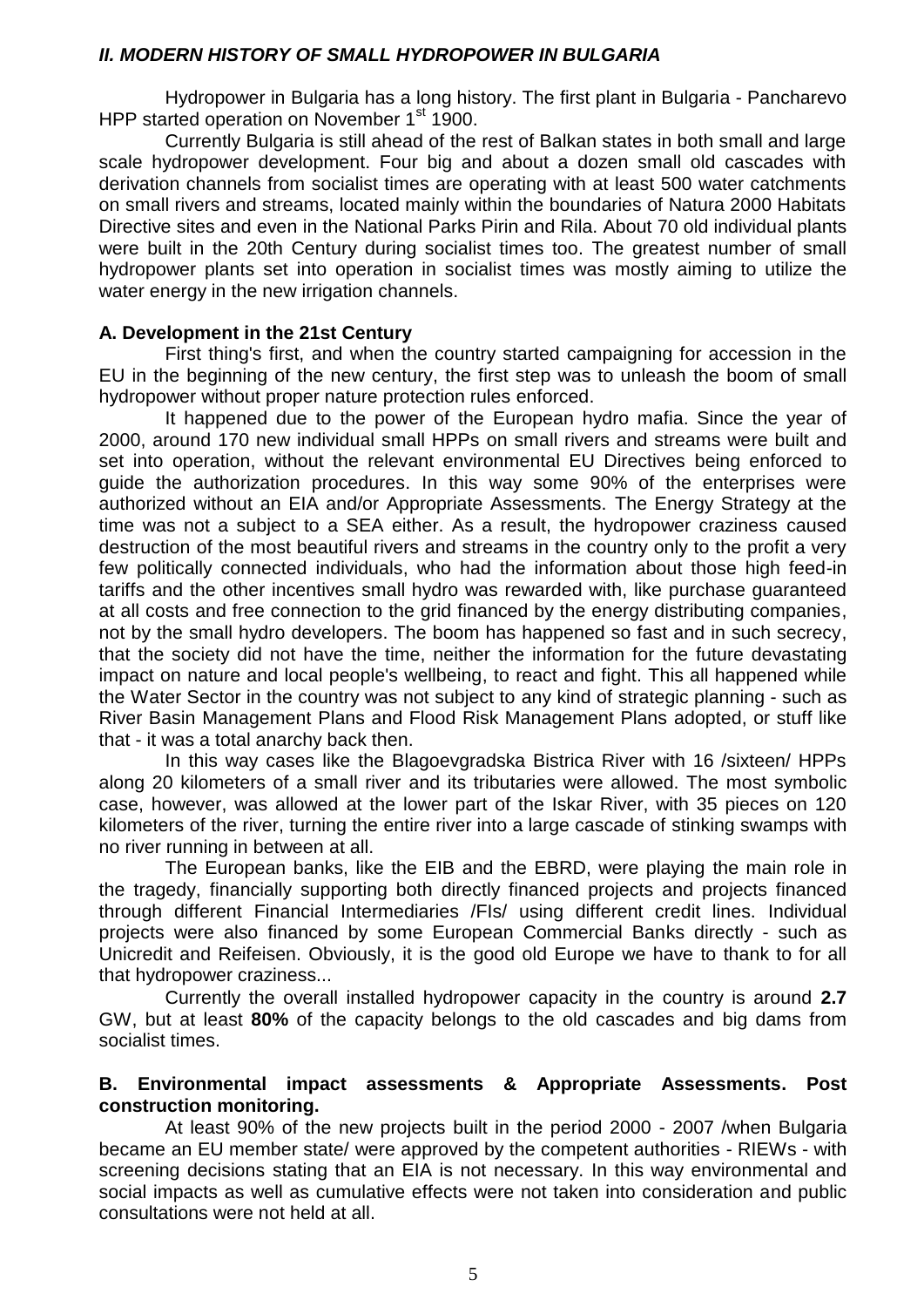Since 2007 new projects were still allowed without an EIA/AA with only a few exceptions were such assessments were conducted only to prove that everything is perfect and there will be no environmental harm whatsoever.

There is one reason for that - the environmental and social impact assessments were carried out by teams of *"independent"* experts *paid by developers,* mitigation measures were proposed in the same *"independent"* reports, *paid by the developers*; Environmental and Social Management Systems /ESMS/ development and effective use were conducted always by the same *"independent"* experts that are getting *paid by the promoter* again.

That is why problems were always underrated, "mitigation" measures, like the most stupid fish passes on planet Earth /see the next section/, were only aiming to reduce expenses for developers and the post construction monitoring always shows that everything is perfect, otherwise it may turn out that the experts didn't know what they are doing at the beginning of the project and then disgruntled operators shall not pay.

So the application of those European EIA/AA procedures in recent years did not lead to any improvement, because the quality of the reports was Zero and it still is.

#### **C. The actual environmental impact**

With only a few exceptions, **derivation type of small HPPs** always lead to total drying of the rivers in low water periods, which can be watched in the following very short videos for proof:

| https://www.youtube.com/watch?v=0mz1nGqJ4cw |
|---------------------------------------------|
| https://www.youtube.com/watch?v=Fq4ZVHpjfyA |
| https://www.youtube.com/watch?v=7nIQp272qNs |
| https://www.youtube.com/watch?v=OJxOwJP_w50 |
| https://www.youtube.com/watch?v=yPAskCMI8KI |
| https://www.youtube.com/watch?v=4ToGKuEINkY |
| https://www.youtube.com/watch?v=bXtPIM 9n k |
| https://www.youtube.com/watch?v=4ZcSDw 5cYY |
| https://www.youtube.com/watch?v=3UJOIONNOPY |
| https://www.youtube.com/watch?v=7ea2k7OrZJU |
| https://www.youtube.com/watch?v=zk8hcF_QiE0 |

Some of the rivers in the videos above once hosted even critically endangered species, listed in the Red Book of Bulgaria. They are all located in Natura 2000 Habitats directive sites, hosting priority habitat types and priority species within the meaning of the EU Habitats Directive.

As for the **run-off river type of HPPs**, due to the uncontrolled eutrophication, their lakes quickly managed to turn into large swamps. Most of these plants were built in parts of the rivers where the water is polluted to some extent, and more or less toxic silt was accumulated in the lakes. In 2008, after less than a year of operation, the brand new Lakatnik HPP discharged thousands of cubic meters toxic silt to kill the entire life in 30 kilometers of the Iskar River, located within the boundaries of a Natura 2000 Habitats Directive site. The same has happened in 2016 with the Luna HPP on the Botunya River, again in Natura 2000 Site, hosting priority habitat types and species. Some proof for the Botunya ecocatastrophe, including local people's protest, can be found watching the pictures & videos uploaded in the following link:

**<https://dams.reki.bg/0161-dam/2016-09-21?setlang=en>**

Due to the huge hydro morphological pressure and the devastating impact on the environment, any further hydro development in Natura 2000 Habitats Directive sites is prohibited in the BG Water Act since 2010.

As the construction of SHPs still continued, ongoing destruction has become fact: dried river beds, non-functional fish passes, destroyed riparian vegetation, etc. This is happening in Natura 2000 sites and beyond, disregarding the EU laws and with the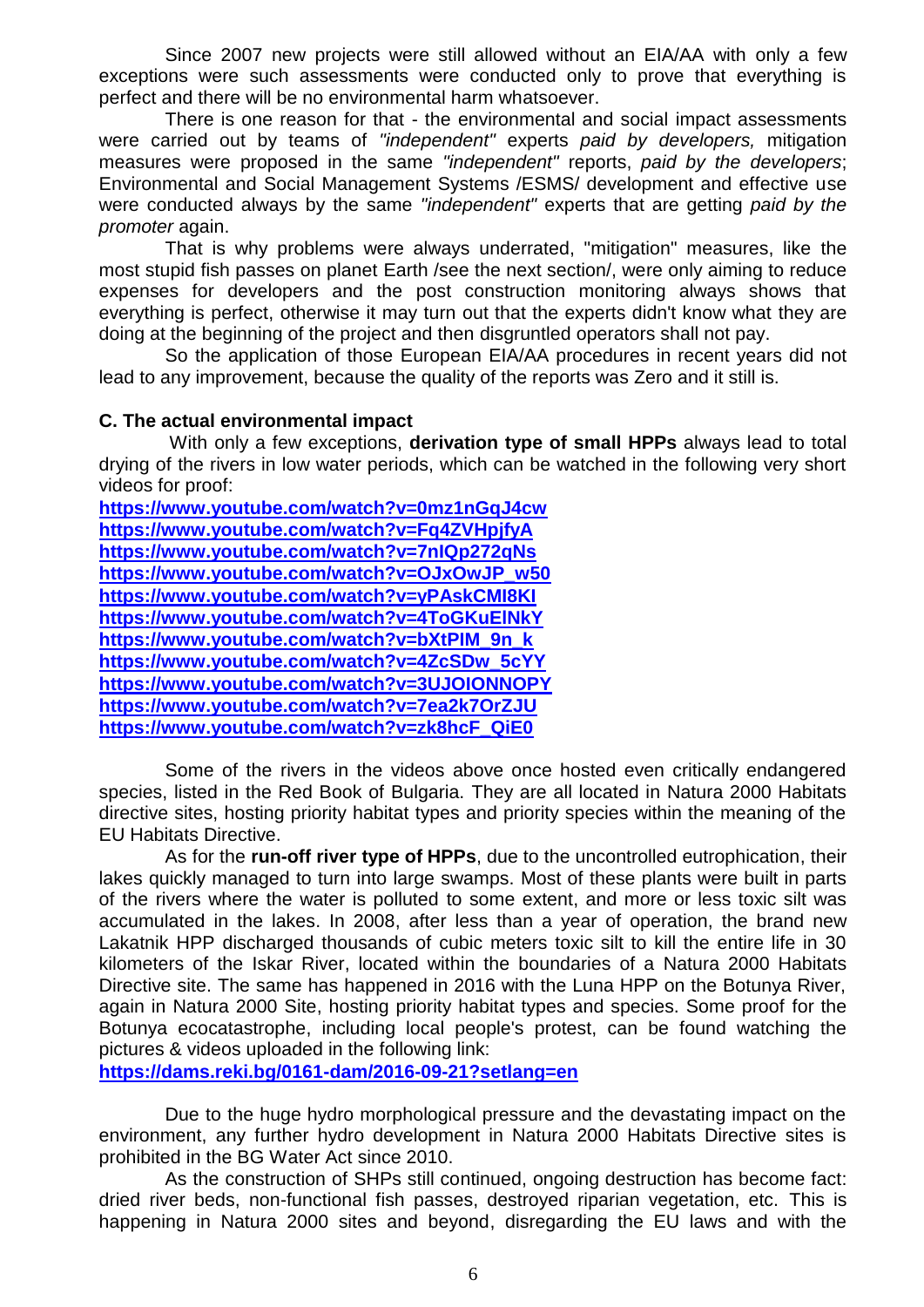knowledge of the national authorities, which are continuously informed by Balkanka Association about the hydropower impacts in weekly reports.

The online HPP monitoring platform was developed by Balkanka Association in 2014: **<https://dams.reki.bg/Dams/Map?setlang=en>**

It contains a great number of evidences of the grim reality that goes with small hydropower hand in hand – just a few of those plants comply to some extent with the existing legal framework. From more than 170 SHPs visited and checked, only 6 of those plants were releasing the required Residual flow and have somewhat suitable fish passes.

Fish migration is also fully blocked by small hydropower intakes, and in Bulgaria the most stupid fish passes on planet Earth were built. Here are just four examples out of more than100:

**<https://dams.reki.bg/0267-dam/2014-05-04> <https://dams.reki.bg/0070-dam/2017-11-03> <https://dams.reki.bg/0481-dam/2009-01-01> <https://dams.reki.bg/0309-dam/2016-10-09>**

As a result, it is already proven that the actual environmental impact of small hydropower is really devastating, even in Natura 2000 Habitats Directive sites designated for the protection of priority habitat types and species, and the huge biodiversity loss is irreversible today.

# **D. The actual contribution to the power system.**

This is the most important issue as far as small hydropower is concerned - the benefits are questionable, to say the least. Small hydro in Bulgaria adds about **2%** to the total energy production mix per year, but that is because the requirements on the Residual flow /"*Ecological*" flow which should be discharged bellow the intakes according to the law/ are not followed at all. It has nothing to do with *ecology*, by the way.

The rivers in Bulgaria and in the Balkans are famous with their huge runoff irregularity throughout the year. They are running wild like hell over the barrages during spring time only, when the huge amount of water cannot be captured and fully utilized. During the rest of the year the rivers barely trickle with the exception of a day or two after every heavy rainfall in the summer.

**75% of the average annual river runoff in Bulgaria is running through the rivers during April, May and June!**

Due to the big river runoff irregularity, in case the requirements on the Residual flow are followed, small hydropower plants should not be working more than half of the time throughout the year and then the contribution of small hydro to the energy production mix will be less than **1%** on an annual basis. It will be discussed hereafter that the problem with the runoff irregularity will increase with climate change and the best spots for small hydro have been occupied during Socialist times.

Every next small hydro leads only to a small benefit to the developer, for the unacceptable price to the society and to local communities - their dead river, together with a nonexistent contribution to the energy production mix.

**The most important thing,** however, is that during springtime the electricity consumption in our region is the lowest.

It turns out that we are forced to pay those high feed-in tariffs with guaranteed purchase at times of the year when we don't need that small hydropower and we have to buy it nevertheless, expensive as it is?

And we have to figure out how to waste that costly extra power by taking special balancing measures to prevent the system from exploding?

And balancing the system is the most expensive operation we have to pay for once again, to the pleasure of the small hydro mafia?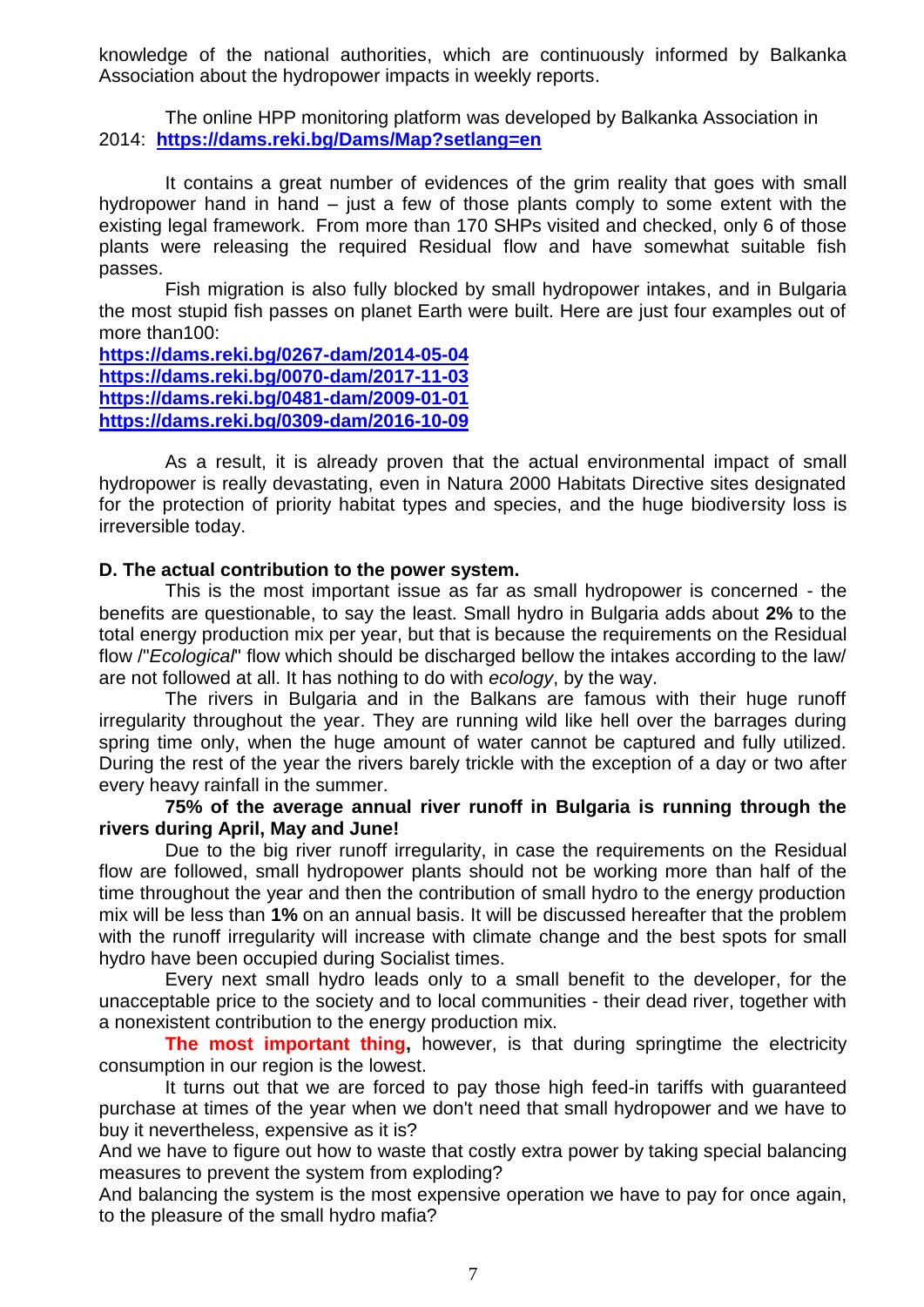And we have to pay that price at the cost of our dead rivers too? **This will not go on forever!**

Obviously, someone has to tell the truth to them poor guys from Mott MacDonald and advise them gently to throw their study in the trash, instead of dreaming about some 3000 new small hydro plants across the Balkans!

**[https://www.wbif.eu/content/stream/Sites/website/library/WBEC-REG-ENE-01-Final-](https://www.wbif.eu/content/stream/Sites/website/library/WBEC-REG-ENE-01-Final-Report-05.12a.pdf)[Report-05.12a.pdf](https://www.wbif.eu/content/stream/Sites/website/library/WBEC-REG-ENE-01-Final-Report-05.12a.pdf)**

**So here is our good advice to the authors of the above Report - having in mind the other RES developments, the entire Balkan region does not have the balancing capacities capable to cope with such extra power during springtime!**

#### **E. Horizontal social problem**

The impact of dry dead rivers on the chances for local rural development depending on agriculture and livestock breeding, and for all kind of river depending tourism - mountain, eco, kayak, rafting, rural, fishing, hunting etc. is quite obvious, therefore we shall not dig in it in detail. But we have many villages and cities that have problems with the drinking water supply for the sake of hydropower and this will not go forever either!

We will show only one case that happened in 2016 - the deliberate killing of Natura 2000 habitats directive site **Bilernitsite BG0000593**, we mentioned briefly before:



At least ten kilometers downriver full of toxic silt and the water is not suitable for domestic and wild animals to drink and is not suitable for irrigation purposes either. Fishing, hunting, bathing, Water sports - all of them are dead. Those villages downriver are sentenced to live in misery alongside their dead river for at least a decade.

Therefore, the hydro mafia must also have in mind that there is a very important social issue to be considered. In recent years local people here in BG started to fight against HPP Investment Plans, each and every time they hear of such. Just because they've already witnessed the damage caused to nature and to the people's wellbeing by new HPPs in the neighboring villages and rivers.

It has already happened in the villages of Rebarkovo, Lyuti brod, Svode, Lakatnik, the cities of Samokov, Smolyan a. o. In some of the villages local people have brought the case in the Supreme Court of justice and won the case. In the other cases MOEW has stopped the projects, knowing that if they hadn't, they would have lost the case again.

In recent years free anglers and angler's associations started to fight against hydropower too. Here is some proof for the pressure: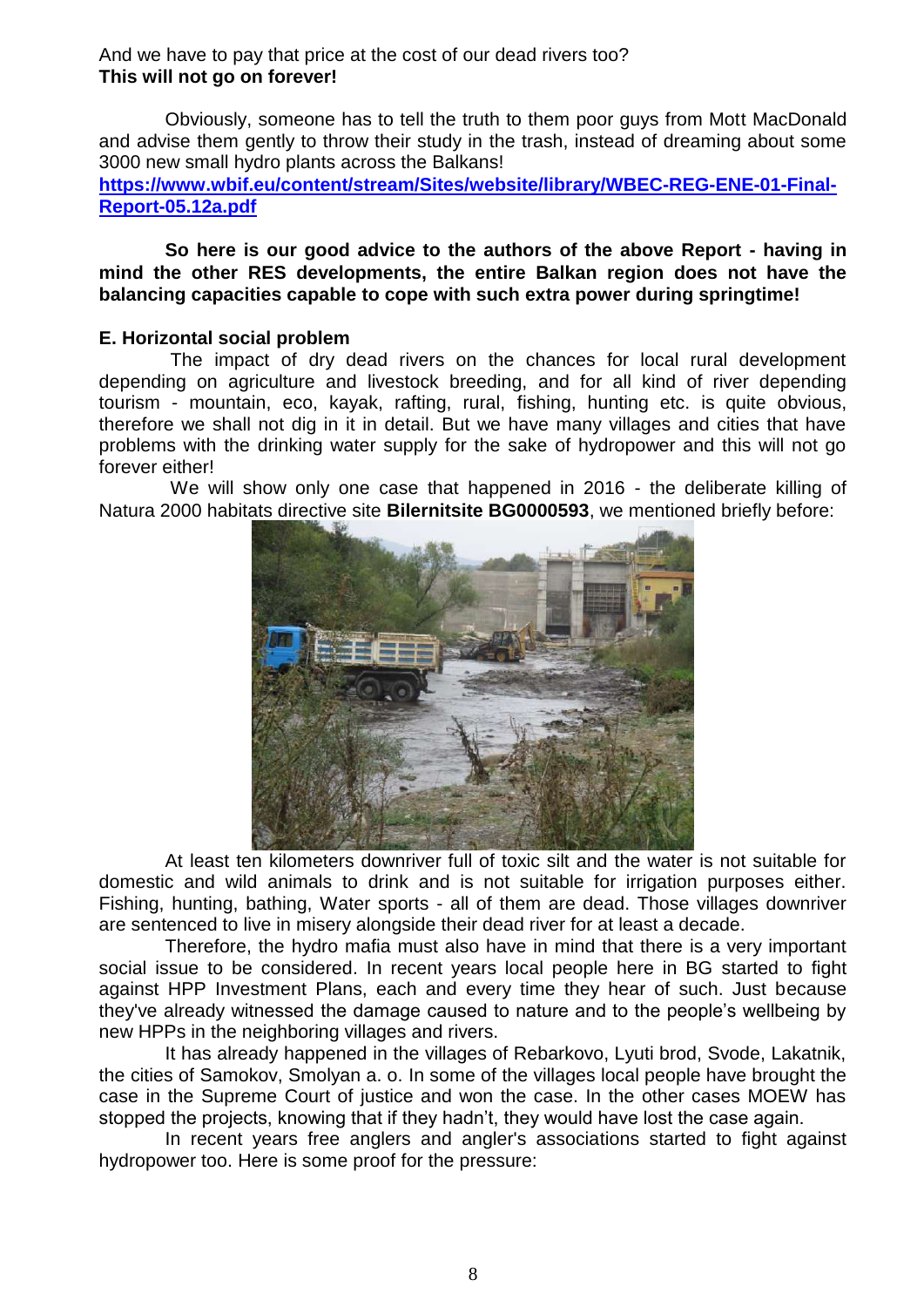

These people raise their voices against hydropower, for the simple reason that they have already witnessed its adverse impact on river ecosystems and they've had enough of it. There are many more like them to come in the nearest future.

#### **F. Small hydropower in the light of Climate Change**

The problem with the river runoff irregularity will increase with the advent of climate change. Prolonged periods of drought will be followed by short periods of heavy rainfalls when the wild water cannot be fully utilized. This is already a proven fact by the statistics in Bulgaria for the last 100 years, and the problem will only grow.

On the other hand, for the same reasons riverine ecosystems will become more and more vulnerable. To protect the ecosystems, the requirements on the Residual flow discharged into the rivers bellow all kind of intakes will become more and more stringent. When the water flow is low, water gets warm and warmer water contains less oxygen, therefore the required Residual flow will have to be increased to support the last remains of any life in and alongside the rivers.

It must also be acknowledged that for the sake of hydropower dried up to the bottom riverbeds are not of any help to mitigate the climate change effects, but on the contrary. Natural running rivers are part of the Planet's cooling system, therefore the concession contracts must hold severe precautionary measures to be undertaken against those hydro developers who would not comply with the Residual flow requirements. Options for precise measurement and control of the Residual flow must be another key issue to be guaranteed as well.

In this way small derivation type of hydropower will rely on less water to be used and will become less and less reliable source of energy in the future.

For the same reasons, in the large lakes of the run-off type of HPPs eutrophication will flourish, especially when the water in the river comes polluted from industrial activities and urban waste waters above the intakes. The discharge of methane in the air will increase as a result, and methane is some 25 times more harmful than carbon dioxide as far as global warming is concerned.

Destroying riparian habitats, blocking all aquatic species' migration and sediment transportation, and even destroying protected species of high conservation value, are unsolved problems caused by hydropower, even if state of the art mitigation measures are implemented. Moreover, in recent years scientist started to realize that the transformation of free-flowing rivers into series of swamps with warmer steady water is fueling the degradation processes, giving much bigger role to the anaerobic metabolism of the ecosystems affected. Instead of the water natural physical aeration favorable to the diverse bio-community and microhabitats, hydropower reservoirs switch to degradation of nutrients in conditions of sedimentation and anaerobic environment. Totally in contradiction with the policy supporting Climate change targets and resilience, hydropower reservoirs release more and more green-house gas emissions and increase water toxicity - the older the dam, the bigger the problem.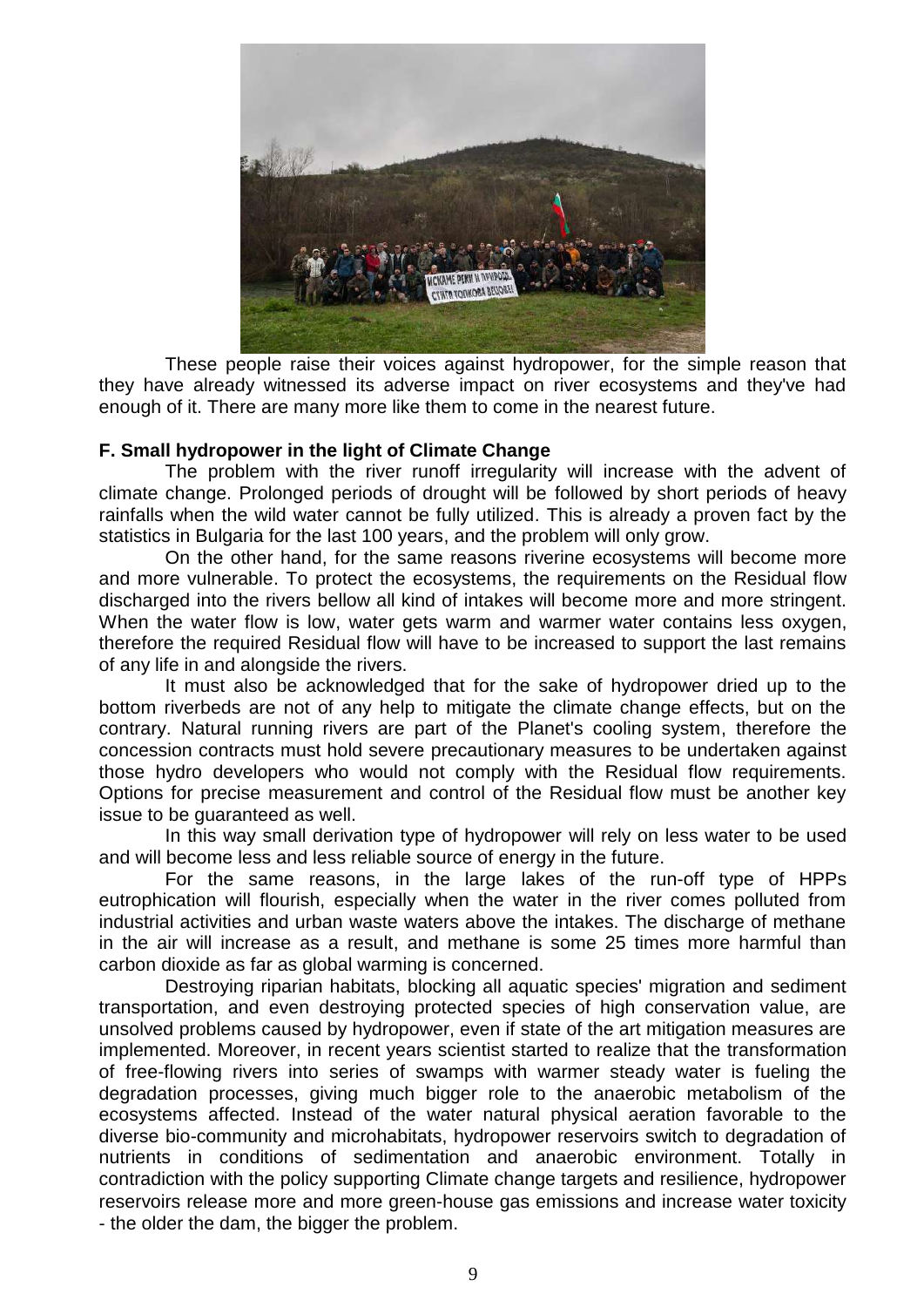Finally, turning the rivers into series of swamps, full of silt to the top, is not of any help in regards to any Flood risk management and protection!

# **Obviously, in the light of climate change small hydropower is not a solution. It is just another problem to be solved.**

### **G. Shortcomings in the legal framework**

The legal framework concerning hydropower is insufficient and there are no rules of legal force for many of the problematic issues both at National and European level. For example - in Bulgaria and in the EU there is no common Ordinance on the design and maintenance of Fish Passes, there is no common National or European Methodology for the Residual flow /some call it E-flow which is not correct/ determination and measurement etc. There are no legal rules for general design of hydropower dams and plants too. At EU level some guidelines on the Residual flow exist - for example the following guideline:

**[https://circabc.europa.eu/sd/a/4063d635-957b-4b6f-bfd4](https://circabc.europa.eu/sd/a/4063d635-957b-4b6f-bfd4-b51b0acb2570/Guidance%20No%2031%20-%20Ecological%20flows%20%28final%20version%29.pdf) [b51b0acb2570/Guidance%20No%2031%20-](https://circabc.europa.eu/sd/a/4063d635-957b-4b6f-bfd4-b51b0acb2570/Guidance%20No%2031%20-%20Ecological%20flows%20%28final%20version%29.pdf) [%20Ecological%20flows%20%28final%20version%29.pdf](https://circabc.europa.eu/sd/a/4063d635-957b-4b6f-bfd4-b51b0acb2570/Guidance%20No%2031%20-%20Ecological%20flows%20%28final%20version%29.pdf)**

This document contains only big words and good intentions, with no specific mandatory requirements. For example: in Bulgaria the Residual flow cannot be even measured both by the developers and by the controlling state authorities. In the above European guide on E-flows, there is not a word about this problem too. That is why the affected rivers in BG stay dry during prolonged low water periods and the state authorities were deliberately doing nothing to improve the situation.

Another source of information on the Residual flow determination, together with some comments, can be found in the following source - see the comments on the IFC Handbook on environmental flows too:

#### **<https://www.transrivers.org/2018/2177/>**

This document suffers the same shortcomings as the European Guide in the previous link, namely that it contains no specific instructions whatsoever. The only purpose of such poor documents is to send a message that all the problems caused by hydropower can always, everywhere be solved by means of the "E-flow" determination and by the implementation of the only mitigation measure always proposed - the fish passes, no matter how inappropriate some of them can be, but this is another long story.

A useful source of information about the fish passes can be found here: **[https://dams.reki.bg/uploads/Docs/Files/FISH\\_PASSES\\_BALKANKA\\_DRAFT4.pdf](https://dams.reki.bg/uploads/Docs/Files/FISH_PASSES_BALKANKA_DRAFT4.pdf)**

In 2015 the described chaos in the regulatory legal framework in Bulgaria was confirmed even by high ranked state officials in the following letter of formal notice, released by Pavel Gudjerov - deputy minister of environment and waters at the time, pointing out the problems as they are described here:

**[https://dams.reki.bg/uploads/Docs/Files/DOCUMENT\\_013\\_MOEW.pdf](https://dams.reki.bg/uploads/Docs/Files/DOCUMENT_013_MOEW.pdf)**

Some short and long term actions of crucial necessity were discussed or even proposed in the above letter, yet again there was no further action taken by the state authorities to improve the situation at all. The reason is that there is rampant corruption and too many powerful people involved in all hydropower activities in the country. Therefore the above letter resulted only in the release from duty of the deputy minister a few months later.

However, regardless of the lack of proper legal framework, hydropower development is always referred to as "sustainable" all over Europe. We challenge every developer and every state official, or any other "expert", to point one single small hydropower plant he knows of in the Balkans, or elsewhere in Europe, that has not caused environmental harm! We will carry out for free full monitoring and assessment and we shall see together how "sustainable" that enterprise really is. In Bulgaria only a very small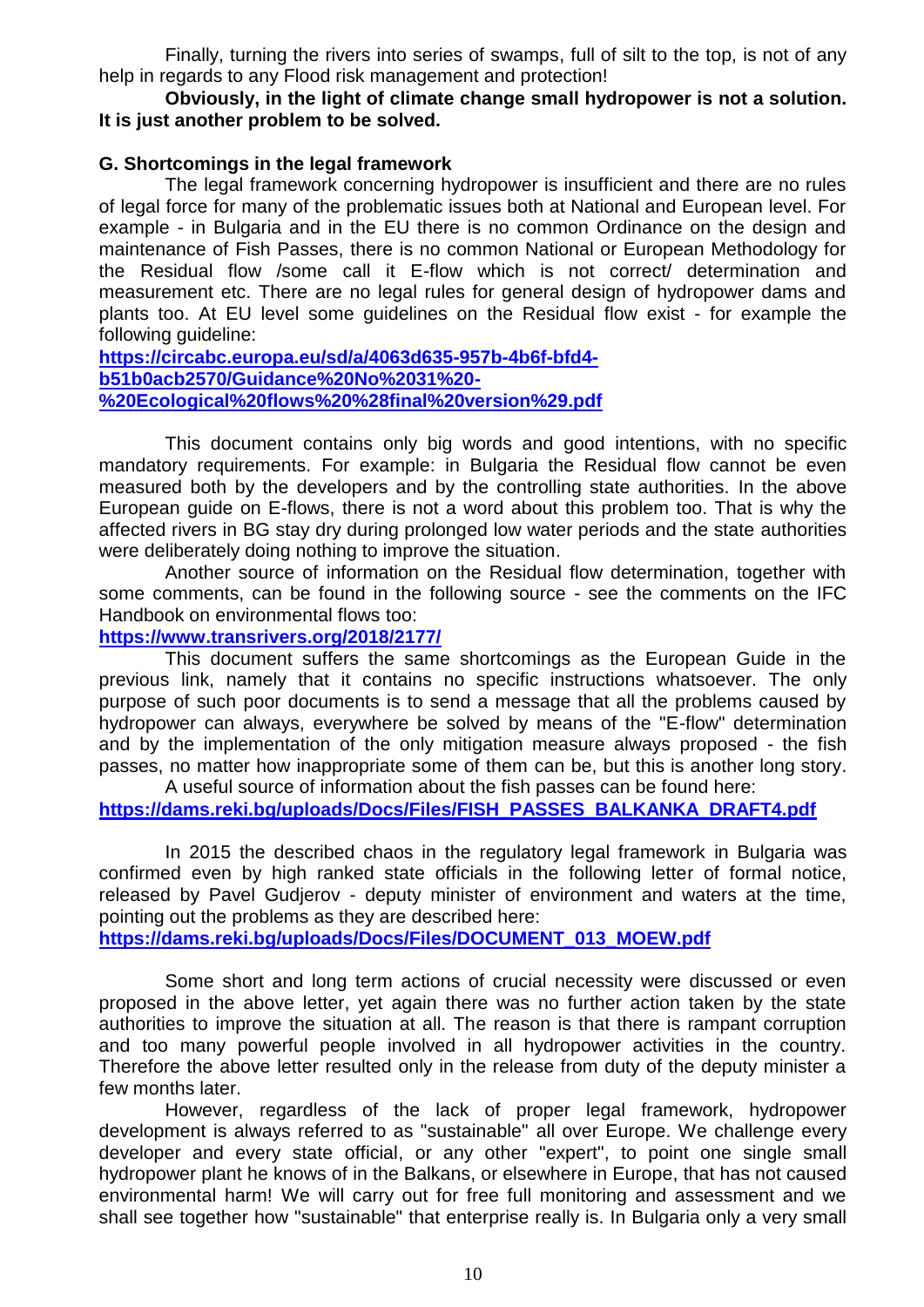number of HPPs /five to six/ are following the rules to some extent, but all of them have improper fish passes, without a single exception!

#### **H. The EU Directives**

"Sustainable" hydropower development in the EU has to comply with many EU directives and additional decisions underpinning union law. Decisions of the European Court in relevant cases must also be taken into consideration. The amount of regulations is really huge and we shall not dig in it in detail. The most relevant to the hydropower issues directives, constantly breached in Bulgaria, are as follows:

### **The SEA Directive**:

**<http://ec.europa.eu/environment/eia/sea-legalcontext.htm>**

**The EIA Directive: <https://eur-lex.europa.eu/legal-content/EN/TXT/?uri=CELEX%3A31985L0337>**

#### **The Habitats Directive:**

**<https://eur-lex.europa.eu/legal-content/EN/TXT/?uri=CELEX:31992L0043>**

**The Water Framework Directive:**

**<https://eur-lex.europa.eu/legal-content/EN/TXT/?uri=CELEX:32000L0060>**

# **The Flood Directive:**

**[http://ec.europa.eu/environment/water/flood\\_risk/index.htm](http://ec.europa.eu/environment/water/flood_risk/index.htm)**

These Directives were constantly breached during the authorization procedures of small hydro plants - it will be proven in the next section I.

We will focus here only on the major problem directly arising from the EU WFD, article 4, paragraphs (i) & (ii):

# **Article 4**

#### **Environmental objectives**

1. In making operational the programmes of measures specified in the river basin management plans:

(a) for surface waters

(i) Member States shall implement the necessary measures to prevent deterioration of the status of all bodies of surface water, subject to the application of paragraphs 6 and 7 and without prejudice to paragraph 8;

(ii) Member States shall protect, enhance and restore all bodies of surface water, subject to the application of subparagraph (iii) for artificial and heavily modified bodies of water, with the aim of achieving good surface water status at the latest 15 years after the date of entry into force of this Directive, in accordance with the provisions laid down in Annex V, subject to the application of extensions determined in accordance with paragraph 4 and to the application of paragraphs 5, 6 and 7 without prejudice to paragraph 8;

Well, in Bulgaria we stand no chances whatsoever to meet the above objectives, namely to achieve good ecological status/potential of the surface water bodies within the WFD timeframe of the last possible extension, expiring in 2027. Much worse - we are suffering continuous deterioration of the surface water bodies with each and every new small hydro plant built and set into operation, in direct breach of art.4, paragraph (i) WFD! **And one happy day we will have to pay the penalty for that!**

This is another price we will have to pay, which should be added to all the other costs we have to pay /described above in section D/, for the pleasure to have small hydro developers satisfied.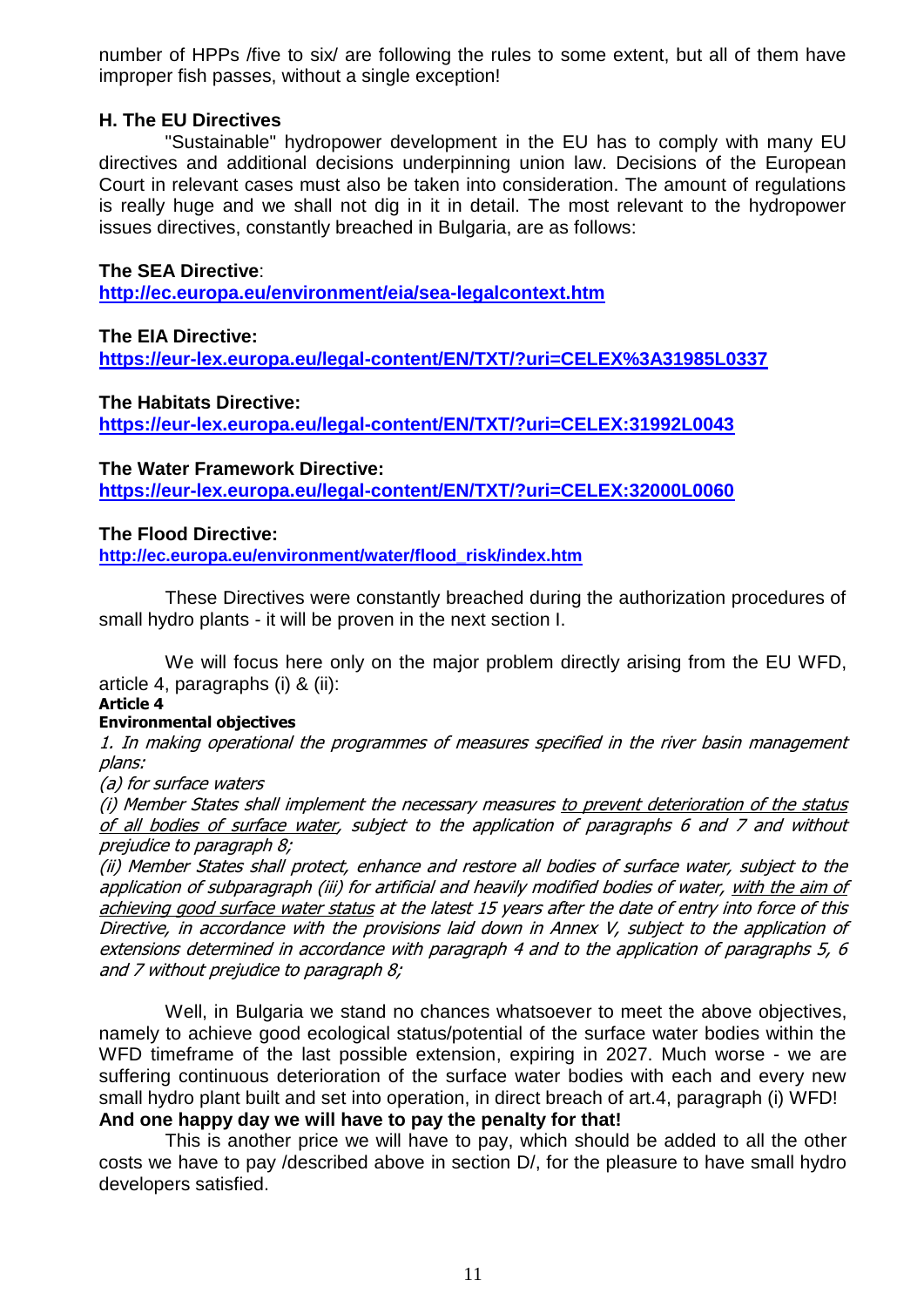# **I. Actions taken by local NGOs**

At the beginning of the hydropower craziness several environmental NGOs started fighting to some small success, but they were fighting case by case, missing to see the overall picture. Although some biodiversity hotspots like the Struma River in the famous Kresna Gorge were really saved, dozens of other small plants were built every year.

# **Back then, it was a horizontal problem that needed horizontal solution!**

With around 170 operational new small HPPs, facing the threat of another 300 more that had actual Water Permits and future plans for another 500 new pieces, in 2013 Balkanka Association has come to the idea that the society should be informed of the ugly truth about hydropower and its devastating impact. In 2014 Balkanka Association has set up /with the substantial help of *WWF-Bulgaria*/ an internet HPP monitoring platform **<https://dams.reki.bg/Dams/Map?setlang=en>** to a great success. The platform contains all information that refers to commissioning, design, construction and operation practice of hydropower in Bulgaria. The pictures and videos uploaded on the platform managed to turn the public attitude towards hydropower upside down, starting with the state authorities in the first place. Slowly, but consistently, national media started paying attention to the problem too. The public was informed and hydropower finally became a dirty word in Bulgaria.

Notwithstanding the fact that the national legal framework is insufficient to meet the challenge of protecting biodiversity along the rivers from dishonest hydropower operators, the HPP monitoring platform proves that even the existing regulations are not followed in Bulgaria at all. It was also obvious that all relevant EU Directives listed above have been constantly breached. This led to several complaints lodged with DG ENV of the EC. In 2015 WWF Bulgaria and Balkanka Association lodged two separate complaints on the issue, showing the dead dry rivers and the gaps in the implementation of the legal framework. These complaints were supported by many other environmental NGOs, anglers' and kayaking associations. The first complaint of Balkanka Association can be found here:

**[https://dams.reki.bg/uploads/Docs/Files/EU\\_COMPLAINT.pdf](https://dams.reki.bg/uploads/Docs/Files/EU_COMPLAINT.pdf)**

Since then, 8 /eight/ supplements were conveyed to DG ENV by Balkanka Association in the form of appendixes to the first original complaint, displaying new and new evidence on numerous infringements.

Formal letter of support was sent to DG ENV even by the National Museum of Natural Science at the Bulgarian Academy of Sciences, stating that the facts and problems addressed in the complaints are true. This letter of support can be found in the following link:

**[https://dams.reki.bg/uploads/Docs/Files/DOCUMENT%20No3%20STATEMENNT%20](https://dams.reki.bg/uploads/Docs/Files/DOCUMENT%20No3%20STATEMENNT%20NAT_MUSEUM%20BAS%20.pdf) [NAT\\_MUSEUM%20BAS%20.pdf](https://dams.reki.bg/uploads/Docs/Files/DOCUMENT%20No3%20STATEMENNT%20NAT_MUSEUM%20BAS%20.pdf)** 

# **J. The outcome so far**

The results have inevitably come. The process started with those high feed-in tariffs and the other incentives all RES sources including hydropower were rewarded with /i.e. guaranteed purchase, free access to the grid etc/, which the society had to pay for, raising the prices of electricity for the households and for the industry to unacceptable levels.

In 2013, when a lot of HPPs and other RES sources were set into operation almost simultaneously, people received those invoices with double prices, got angry out on the streets protesting and the government had to resign! Thus the "sustainability times" have come to an end...

Furthermore, in the end of 2014, due to the bad fame of hydropower, all kind of incentives for future hydro projects /feed-in tariffs, guaranteed purchase, access to the grid for free etc/ have been blocked. Currently the old contracts full of incentives are still valid, but with some restrictions in regards to the balancing problems they are causing to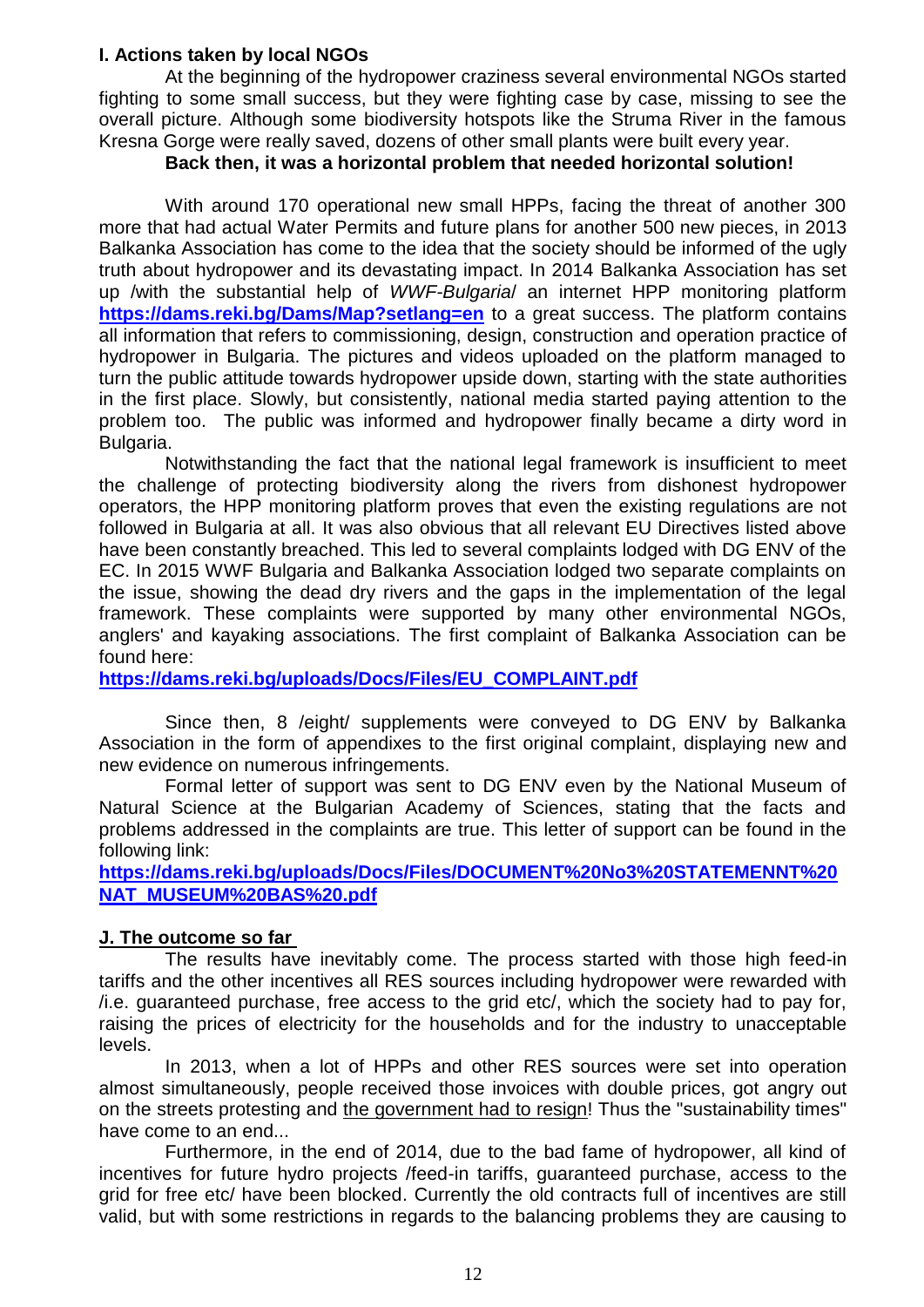the power system. New projects are allowed access only to the free energy exchange market, with no incentives whatsoever. The same will happen to the old contracts for sure at the time of their first extension and that time is not far away.

# **As for the devastating environmental impact, the payback time has come!**

The up-to-date results of all complaints concerning hydropower, lodged with DG ENV of the EC, resulted in several infringement procedures by the EC against Bulgaria as follows:

# **- Concerning the poor quality of all EIA reports**

*"March 2019 infringements package: key decisions".* Check section 3. Environment: **[http://europa.eu/rapid/press-release\\_MEMO-19-1472\\_en.htm](http://europa.eu/rapid/press-release_MEMO-19-1472_en.htm)**

Regarding the Environmental Impact Assessment issues, here is a short citation:

*In Bulgaria, certain elements regarding screening decisions, Environmental Impact Assessment reports and information to the public do not adequately reflect EU standards, and the monitoring of projects with significant adverse effects falls short of requirements.*

# **- Concerning the total failure to comply with the EU Habitats Directive**

July *2018 infringements package: key decisions - Section 4. Environment* can be found here:

**[http://europa.eu/rapid/press-release\\_MEMO-18-4486\\_en.htm](http://europa.eu/rapid/press-release_MEMO-18-4486_en.htm)**

Here is another citation extracted from the key decisions in 2018:

#### *Commission asks BULGARIA to improve implementation of EU nature legislation*

*...... The issue was first identified a decade ago, and although Bulgaria has since taken some measures to address the issue, this structural problem persists and the Commission regularly receives complaints about plans and projects that are authorised on the basis of inadequate assessments, or even in the absence of appropriate assessments.*

**- Concerning the total failure to comply with the EU Water Framework Directive** Here is a very interesting report on the issue:

**[https://ec.europa.eu/info/sites/info/files/annex\\_com\\_report\\_recommendations\\_en\\_2.](https://ec.europa.eu/info/sites/info/files/annex_com_report_recommendations_en_2.pdf?fbclid=IwAR0xCxRQ-a8ie-s25wE_7voNh0zS1Szy_XAeOWJsN_nh1GNfxoliBu7Z9Xk) [pdf?fbclid=IwAR0xCxRQ-a8ie-s25wE\\_7voNh0zS1Szy\\_XAeOWJsN\\_nh1GNfxoliBu7Z9Xk](https://ec.europa.eu/info/sites/info/files/annex_com_report_recommendations_en_2.pdf?fbclid=IwAR0xCxRQ-a8ie-s25wE_7voNh0zS1Szy_XAeOWJsN_nh1GNfxoliBu7Z9Xk)**

The recommendations for Bulgaria can be found on page 3, as well as the following short citation:

*Based on the findings emerging from its 2nd RBMPs, Bulgaria is particularly encouraged to:*

 *Improve its own monitoring capacities with a view to lower its dependence on expert judgment for assessing the ecological status/potential of its water bodies.*

 *Base the use of exemptions under Article 4(7) on a thorough assessment of all the steps as required by the WFD and transparently indicate, in all RBDs, which are the justifications for invoking the exemptions under Article 4(7) WFD.*

It should be noted that the report above holds general findings and recommendations only. It is not part of an infringement procedure yet, but one day it will be for sure! That is a promise!

**But what does an infringement procedure mean?** It means that one happy day the case will be brought by the EC to the European Court if the country concerned does not react properly to the first step of the procedure - *Letter of formal notice*. Then comes the next step of the EC - *Reasoned opinion* to give the Member State another chance to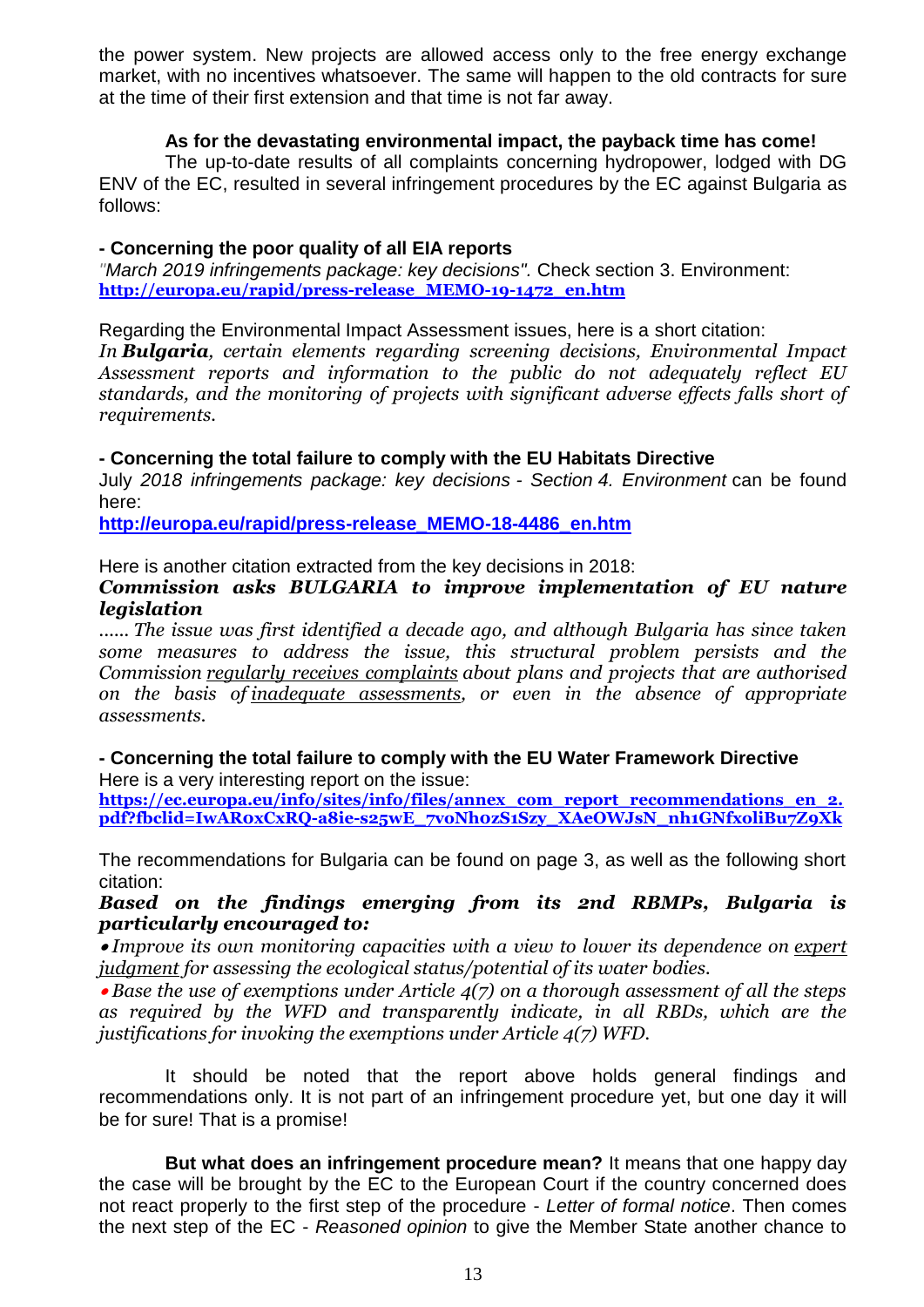start implementing the relevant EU Directives and improve the situation. Finally, if the Member State does not get in line with the recommendations in the first two notifications, the case is brought to the European Court. Depending on the decision of the Court, the country will have to take the necessary steps and/or suffer huge penalty to pay millions of EURO, until it shows results. In some cases the most harmful undertakings /in our case some HPPs/ will have to be decommissioned and removed as well.

Right now, Bulgaria is in the first phase - letters of formal notice for two infringement procedures concerning failure to comply with the Habitats and the EIA Directives. The infringements of the EU WFD are currently assessed in a preliminary process, called EU Pilot Application, which precedes the next infringement procedure. Here is the proof for the EU Pilot:

**[https://dams.reki.bg/uploads/Docs/Files/Transfer%20to%20EUP%20-](https://dams.reki.bg/uploads/Docs/Files/Transfer%20to%20EUP%20-%20CHAP201502363%20-%20HPPs%20Balkanka.pdf) [%20CHAP201502363%20-%20HPPs%20Balkanka.pdf](https://dams.reki.bg/uploads/Docs/Files/Transfer%20to%20EUP%20-%20CHAP201502363%20-%20HPPs%20Balkanka.pdf)**

Based on nine consecutive complaints Balkanka Association has lodged with DG ENV in the last four years, it is a proven fact that EU law concerning river protection was breached and Bulgaria will never meet the objectives laid down in EU Water Framework Directive. Having enough evidence on the matter, DG ENV has started the Pilot application which will inevitably lead to another infringement procedure against Bulgaria.

**And to avoid the penalties Bulgaria has started to react in the right direction finally!** Currently, all RBDs refuse extensions of all expiring Water Permits of HPPs not built up so far. A brand new HPP ready to start working was denied access to the grid; five operational HPPs were refused extensions of the Water Permits and one operational HPP was forced to cease operation. Yet, this is just the beginning...

# *III. MODERN HISTORY OF LARGE HYDROPOWER DAMS IN BULGARIA*

Although this document is focused mainly on small hydro, we will discuss in brief the total failure of large hydropower dams in the last two decades, a story from Bulgaria, which is really symbolic and enlightening.

# **A. Development in the 21st Century**

At the beginning it should be underlined once again that every large dam in Bulgaria that made some sense, was built during Socialist times. Lot more dams were planned, but the projects were abandoned for one reason or another. The country had to become an EU Member State for those silly projects to be revived from the dead. Here we will describe the short stories of the biggest mishaps:

# **A1. The Gorna Arda Cascade**

The Gorna Arda project was revived and started again in 1999. Initially the Turks were going to finance three big dams in the upper section of the Arda River in Bulgaria with more than 100 meters high dam walls each, and with a total of 170 MW capacity installed in the three HPPs below each dam. But the Turks have given up on this project.

In 2010 Austrian company EVN acquired 70% of the project's capital and in February 2017 it was announced by EVN that the project was thrown back in the refrigerator, regardless of the protests of the state owned National Electric Company /NEC/ of Bulgaria which is holding the other 30% of the enterprise.

**The grounds for freezing the project were "***the big challenge of finding balance between the economical, the environmental and the social goals"* said chairman of the board Werner Casagrande in an interview for the BG Natonal Radio.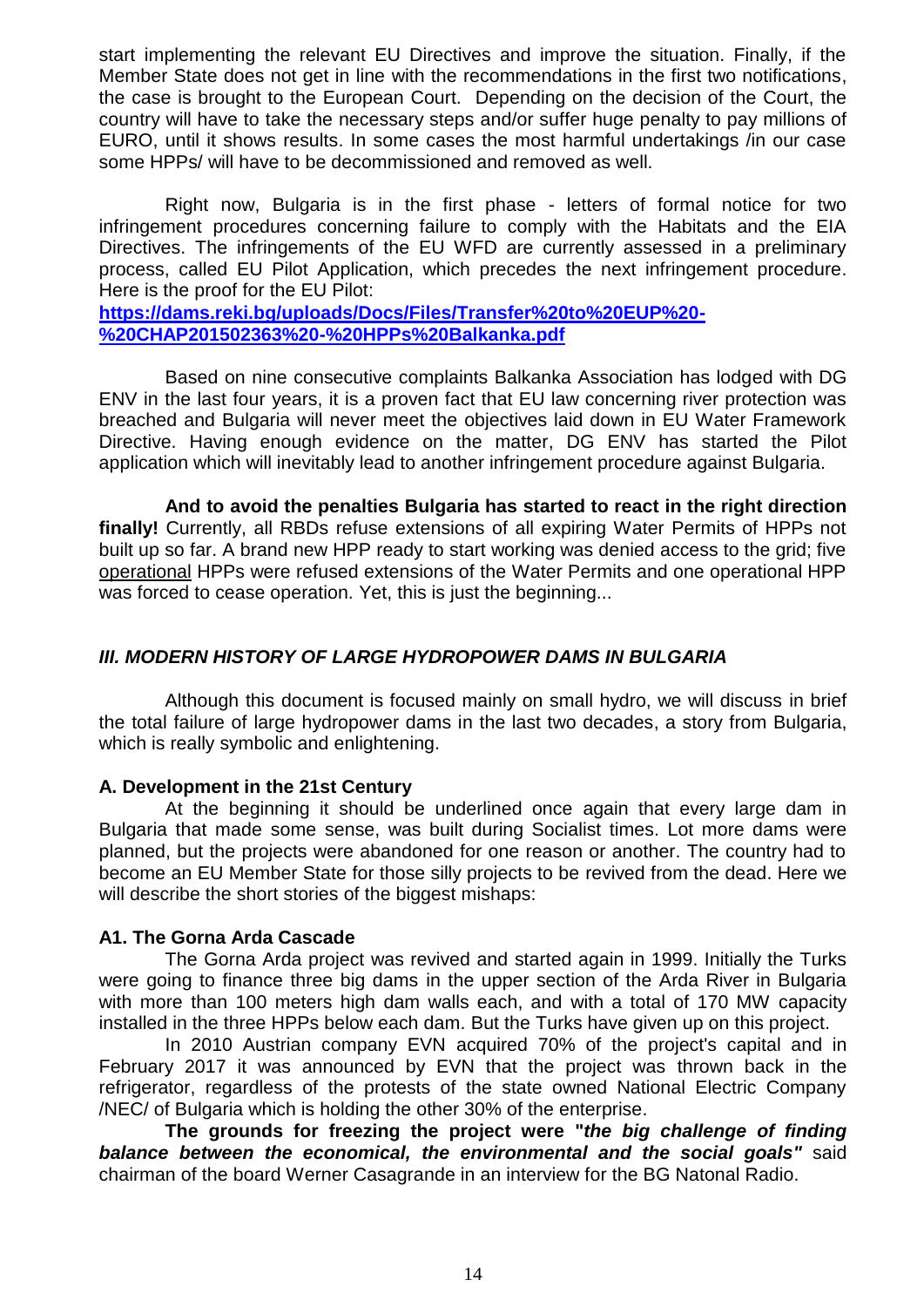There was local opposition, of course. First the Bulgarian Kayak Society filed in court a law suit at the preliminary stage of the project. Although the case was lost, it was the first signal that something may go wrong. In late autumn of 2016 Balkanka Association was invited to a meeting with the Board of the Project, where environmental issues were discussed. In the light of all relevant EU Directives, the "sustainability" of this project was obviously questionable, to say the least, and the decision of EVN to freeze the project a few months later was no surprise to anyone. Unlike the Bulgarian NEC, big European companies like EVN have learned their lessons in their past.

# **A2. The Tsankov Kamak dam.**

This is the most stupid dam on planet Earth!

Acc. to the official information it costs **1.0** billion BGN /**500** million €/ at the very least, for only **80 MW** installed capacity of the Zankov kamak HPP. And the water is leaking out of the dam because the poor thing was built by the proud Bulgarian and Austrian hydro technicians in a carst region. This is the actual reason why the project was abandoned in the good old rational Socialist times - the poor dam can't hold the water!

However, due to the leakage of the dam, the entire riverbed of the Gashnya river was poured with concrete and the dam still loses so much water, that the Zankov kamak HPP, costly as it is, is capable to produce electricity equal to the work at full power of the turbines for about 40 /forty/ days per year at the average. So it cannot return its maintenance costs, not to speak of any profit in the unknown future. That is why in 2017 the proud owner of the dam - NEC, decided to keep searching for the holes the water is sneaking through and drained the dam down to the bottom. This was done with pauses the river under the dam was either running wild like hell, or didn't run at all. As a result the entire ecosystem in the river below the dam was destroyed. Some additional concrete was poured here and there and the poor dam is still leaking and will never stop.

Who knows, maybe what happened to this dam lit the lights of suspicion for EVN to freeze the Gorna Arda project. Pitifully, at the time when the Zankov kamak project was developed, there was no opposition on behalf of any environmental NGOs. Such opposition would have saved the poor Bulgarian people a lot of money wasted with the only idea some part of it to be split between the main actors - contractors and politically connected decision makers.

That is why this dam is famous as the Symbol of Grand Corruption in Bulgaria.

# **A3. The Yadenitsa dam.**

Now, this one would have been even more stupid than the Zankov Kamak dam, if only it was built. The area is more inappropriate for dams due to the huge tectonic faults and cracks in the footprint of the dam, which will not be able to hold water again, but that is not the main point. The main point is that the area concerned falls within the boundaries of a region assigned with the highest seismic hazard in Bulgaria. And the Bulgarian Seismic Design Code prohibits the construction of such dams under the circumstances.

This dam would have been co-financed by NEC and the EU Innovation and Network Executive Agency /INEA/. It was also announced as Project of Common Interest /PCI/ by the European Commission, but it will never be built, nevertheless.

This is also an old project started in the early nineties of the previous century. At the beginning of the new century the Japanese Bank of International Cooperation was invited by NEC to finance the damn thing. After a thorough review of the project that bank refused to finance it and ran away. Around 2006 - 2007 another Austrian Bank did the same thing for the risky dam. It was only the poor old EU again that was misled by NEC to believe that the project will hold water, which it wouldn't.

The Yadenitsa dam also falls within the boundaries of a proposed Natura Habitats Directive Site /pSCI/, it is also 300m away from another SCI, and the quality of the EIA/AA reports was possibly the lowest. It was stated by the EIA experts that a 110m high dam wall, 315m long, will not have any adverse impact on the river ecosystems whatsoever,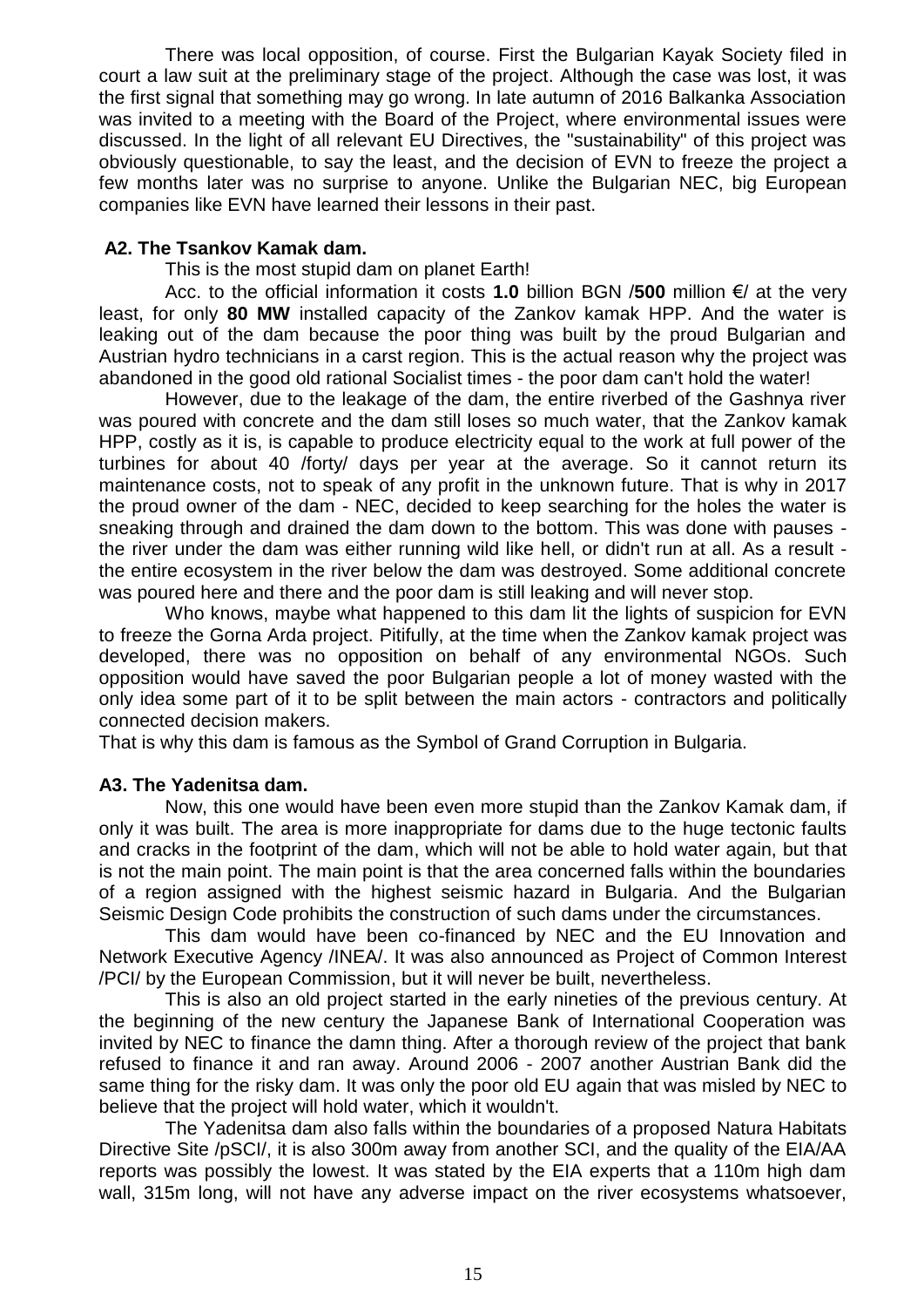while the river hosts priority habitat types and priority species listed in Annexes I and II of the Habitats Directive.

# **B. Actions taken by local NGOs and results.**

The **Zankov Kamak** dam somehow managed to crawl under the spotlights without any opposition from the environmental NGOs. Balkanka Association was not established at the time and the other NGOs didn't have the necessary expertise to stand against the project.

The story of the **Gorna Arda** project has been told - kayaking and fishing organizations raised their voices against the project at its early stage of development and the investors had to back off, weighing their chances as not "sustainable" enough.

The **Yadenitsa dam** case has the most interesting story. The decision of the minister of environment to approve the EIA/AA reports was brought to the Supreme Administrative Court by Balkanka Association on the grounds that all relevant EU Directives /transposed in BG law/ were breached, as well as for the huge seismic risk. SAC ruled in favor of MOEW and Balkanka lost the case, regardless of the fact that the warnings for the huge seismic risk were confirmed by a statement of the Institute of Geophysics of the Bulgarian Academy of Sciences /BAS/. The statement was rejected by the court on the grounds that "*the statement of BAS is too short*", regardless of the fact that the investor - NEC, did not find a single expert in geophysics to state the opposite that everything is fine. After all, it is the Grand Corruption taking the decisions in the most corrupt EU Member State and in this project there was too much money to be split.

Of course, DG ENV of the European Commission, together with INEA, were also notified about the infringements of the Habitats Directive and the WFD, as well as for the huge seismic risk. Two weeks ago the news came that DG ENV has come up with a negative assessment ensuring that EU money will not be wasted, which was actually the main target of corrupt BG decision makers. Therefore this dam will not be built either.

# *IV. REPUTATIONAL DAMAGE AND FINANCIAL RISKS*

The financial risks are too obvious - to meet the objectives of the EU Water Framework Directive, in Bulgaria the most harmful enterprises will be removed and all the rest will start operating in full compliance with the law. They will start releasing the Residual flow, increased to ensure life in the river will come back and severe measures will be undertaken to guarantee that the flow will always be released. The requirements on the Residual flow will be subject to a thorough revision and further disruption of river bio corridors will be blocked.

Fish and other aquatic life will come back into the affected rivers and the fish passes will be improved as many times as necessary, until it's proven that fish and other aquatic species actually migrate in both directions - up and downstream the rivers, all the time throughout the year. This actual state of the rivers means "Good Ecological Status" within the meaning of article 4 WFD. It will cost expenses to the operators and small HPPs will work only when there is water enough in the rivers and only when the energy they produce can be sold on the free market in competition with the other sources.

After all, they all were claiming their plants will cause no harm to the aquatic life in the rivers at the beginning of their investment plans, and the time has come for them to face their promises and fulfill them, right?

**As for the reputational risk**, we have some bad news for the guys from Mott MacDonald and for all the other guys who are still trying to promote small hydropower in our region - **hydropower is a dirty word around here now**, in Bulgaria and in the Balkans it definitely is!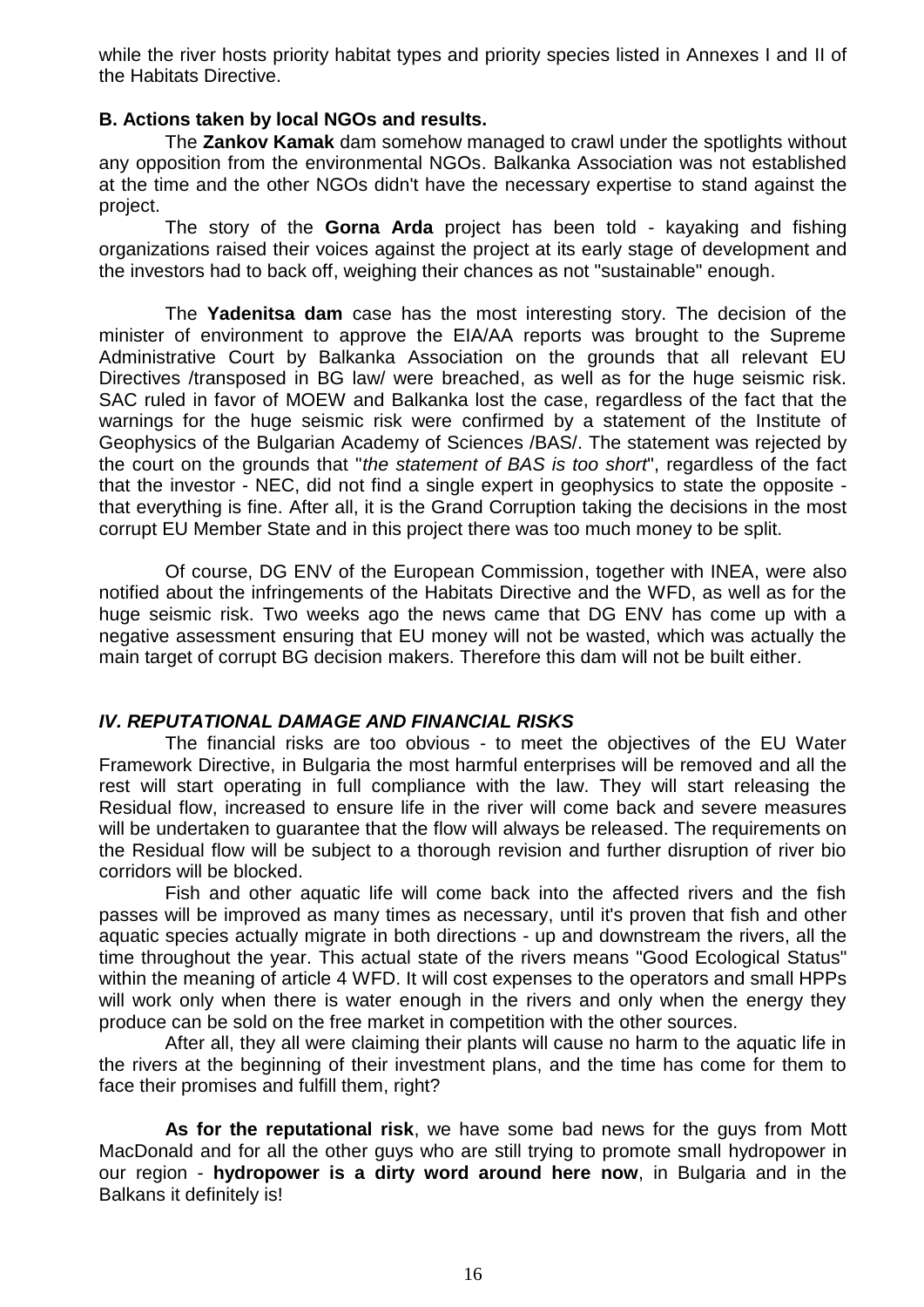**The other name of hydropower in the Balkans is Corruption** and we have not a single reason to believe that things are any better in the rest of modern world.

This is the biggest drawback of the poor Mott MacDonald Report we were discussing here - the blind support for the Corruption. It starts at the beginning of each project, with the statements of corrupt environmental "experts" that everything will be OK, aiming to develop controversial hydropower in the most Corrupt industrial sector in the most Corrupt states in Europe, without a single word about bearing responsibility for any future damage! What are these guys trying to make us believe - that hydropower does not cause deterioration of the surface water bodies, or that good status/potential of a river can be attained after a hydropower plant is built? Do they really believe themselves?

Moreover - if the existing HPP operators keep doing what they do, if the National administration keeps not doing what it is supposed to, and we keep showing to the public the results - **hydrotechnics will become a dirty word**, and that has already happened too.

Rivers are the veins of Nature and every normal human being has special feelings towards them. Feeling better when we see them running, watching them gunpowder dry is very hard to overcome. We have almost unlimited resources for communication, the HPP monitoring platform is visited some 5000 times per day at the average and everybody knows today what's happening, thus the consequences are inevitably coming.

Just one example - for the last five years the University of Architecture, Construction and Geodesy in Sofia has Zero students in hydrotechnics, due to its devastating fame. Does this sound "sustainable" to anyone:

#### **Zero students in the entire country!**

#### *V. MODERN HISTORY OF SMALL HYDROPOWER IN THE WESTERN BALKANS*

We shall not dig in it in detail, but it is a total craziness going on right now, inspired by the hydropower mafia in Europe, supported by the EU itself. This comes to explain the appearance of the poor Mott MacDonald paper, paid by the EU with public money.

According to Mott MacDonald, there is room for nearly 3000 new small hydropower plants in the Western Balkans and that simply means that all the rivers in the region will be running in the penstocks very soon, because the craziness is actually a fact - hundreds of new small plants are currently under construction in the region. To our knowledge, the Champions at the moment are Serbia and Albania, but the other WB countries will soon catch up with them.

Serbia has future projects for 870 new pieces, Bosnia and Herzegovina - 300, in Albania 400 pieces are operating or under construction, including several big dams planned or under construction...

Of course, the European banks - the **EBRD** and the **EIB** are playing the main role once again, using European public funding, as well as many European Commercial banks such as **Unicredit, Reifeisen** and **Erste,** which are currently financing many of the projects in the Western Balkans. Some useful information about the financial schemes can be found in the following report, prepared by CEE Bankwatch Network: **[https://bankwatch.org/publication/financing-for-hydropower-in-protected-areas-of-](https://bankwatch.org/publication/financing-for-hydropower-in-protected-areas-of-southeast-europe-update)**

**[southeast-europe-update](https://bankwatch.org/publication/financing-for-hydropower-in-protected-areas-of-southeast-europe-update)**

**One of the reasons for the wild tsunami of new small plants in the Balkans is the extremely poor strategic planning!** For example - in Serbia they have the so called "*Katastar MHE u Srbiji*" for hydropower development, with all those 870 pieces planned. Katastar means cadastre obviously, but it is not a Katastar, it is a Catastrophe, that's what it is!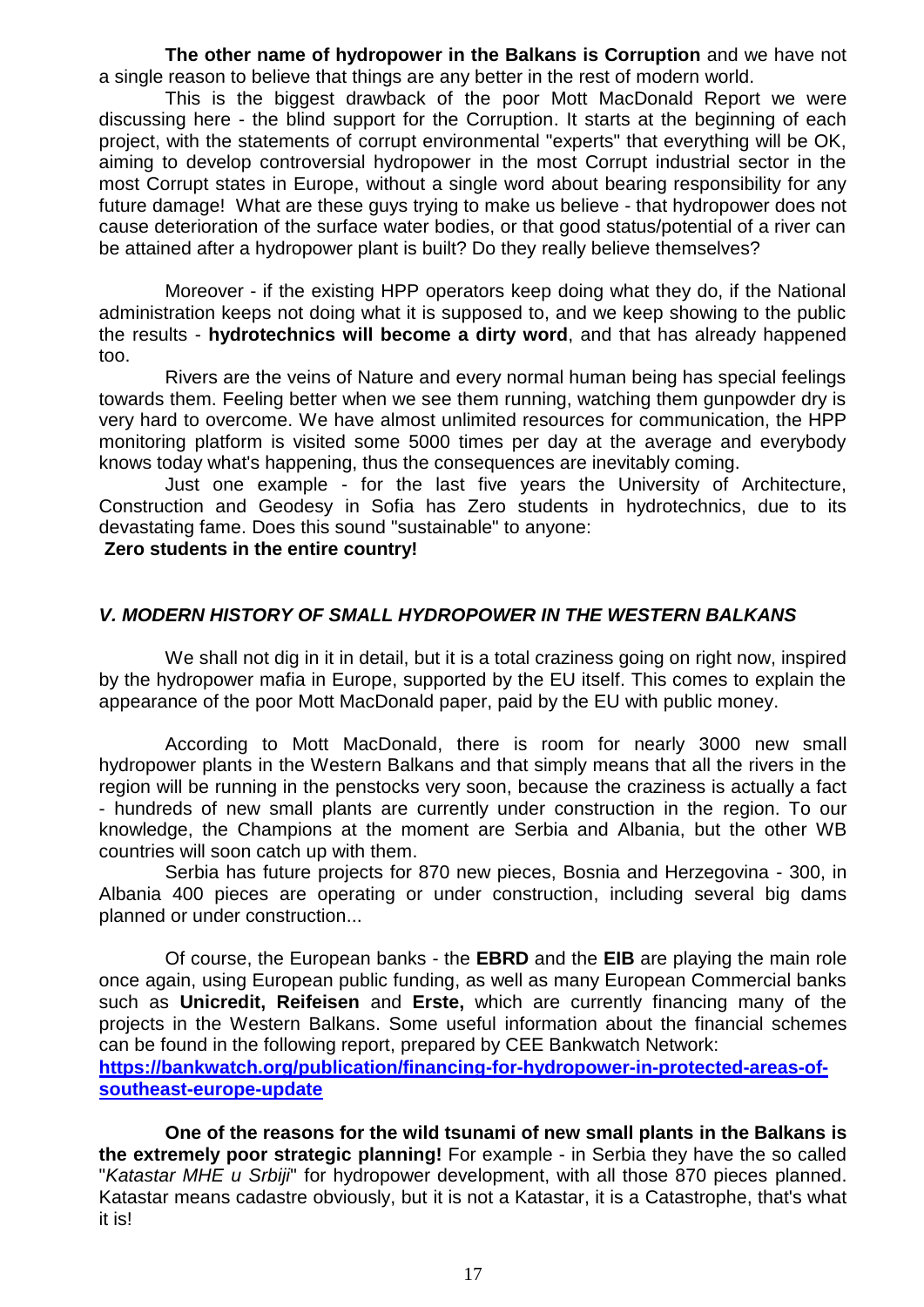The WB6 countries have not even heard of strategic water management planning too - like for example River Basin Management Plans and Flood Risk Management Plans, yet they are so anxious to kill their rivers without the implementation of such plans.

Furthermore, to our knowledge, neither the poor Mott MacDonald report, nor the national strategic plans in the WB states for hydropower development were subject to a Strategic Environmental Assessment - for Serbia that is for sure! And all these plans should have been assessed in the light of their environmental implications and cumulative effects in the WB region, which is still full of biodiversity hotspots hosting priority habitats and species with the highest conservation value in Europe. They will be destroyed for the miserable profit of a few politically connected individuals, proudly called "*responsible investors in sustainable small hydropower*"

**Yet, this is really funny that the EU itself has financed the Mot Mcdonald "sustainable" report without a SEA, breaching its own regulatory framework!** Then it seems that the hydropower mafia is taking the key decisions in the good old EU.

**In regards to the Environmental Impact Assessments of individual projects in the WB countries**, judging from our own experience in Macedonia, the state authorities are satisfied with the mere existence of some kind of a document called Assessment, regardless of its quality, no matter how poor it may be.

In Macedonia all the hydropower investment plans hold a strange looking document proudly called "Environmental elaborate" and some have a strange sounding document more proudly called "Strategic Environmental Assessment /SEA/". None of these has anything to do with the requirements for the Environmental Impact Assessment /EIA/ and/or for the Appropriate Assessment /AA/ set out in the relevant EU Directives - Directive 2011/92/EU /amended in 2014 by DIRECTIVE 2014/52/EU/, as well as DIRECTIVE 92/43/EEC.

The quality of these "assessments" in Macedonia is sub Zero. For proof there is the simple fact that SEAs are not prepared for individual projects, are they! These guys do not even know what SEA means and still the EU and Mott Macdonald are dreaming about "sustainable" development of new hydropower in the region.

Needless to say that Public Consultations are never carried out and local people usually get to know about the destruction of the river their life depends on, just after the appearance of the diggers at the start of the construction works. In this context the story of the brave women from Krushchica blocking the access of heavy machinery to their river for 500 days and nights is really inspiring.

**As for the actual environmental and social impacts** of the operational HPPs in Western Balkans, they are always the same, just like in Bulgaria. Useful information on the environmental impacts of small hydro in the Balkans and its devastating impact can be found in the following report:

**[https://bankwatch.org/publication/broken-rivers-impacts-european-financed-small](https://bankwatch.org/publication/broken-rivers-impacts-european-financed-small-hydropower-plants-pristine-balkan-landscapes)[hydropower-plants-pristine-balkan-landscapes](https://bankwatch.org/publication/broken-rivers-impacts-european-financed-small-hydropower-plants-pristine-balkan-landscapes)**

**Thankfully, there is local opposition growing**, because people in the Balkans already know what small hydropower means. They have witnessed with their own eyes the gunpowder dry riverbeds and the large lakes turning into stinking swamps, they have all suffered the devastating impact on their wellbeing and on the chances for local rural development based on agriculture, livestock breeding, all kind of river depending tourism, water sports and so on... And the resistance will only grow in the future.

**And local people in the Ballkans started fighting.** The resistance in the cases of Boshkov Most /Macedonia/, Krushchica /Bosnia and Herzegovina/, Rakita and Temska /Serbia/, the fight for the Viosa and Valbona Rivers /Albania/, became famous worldwide.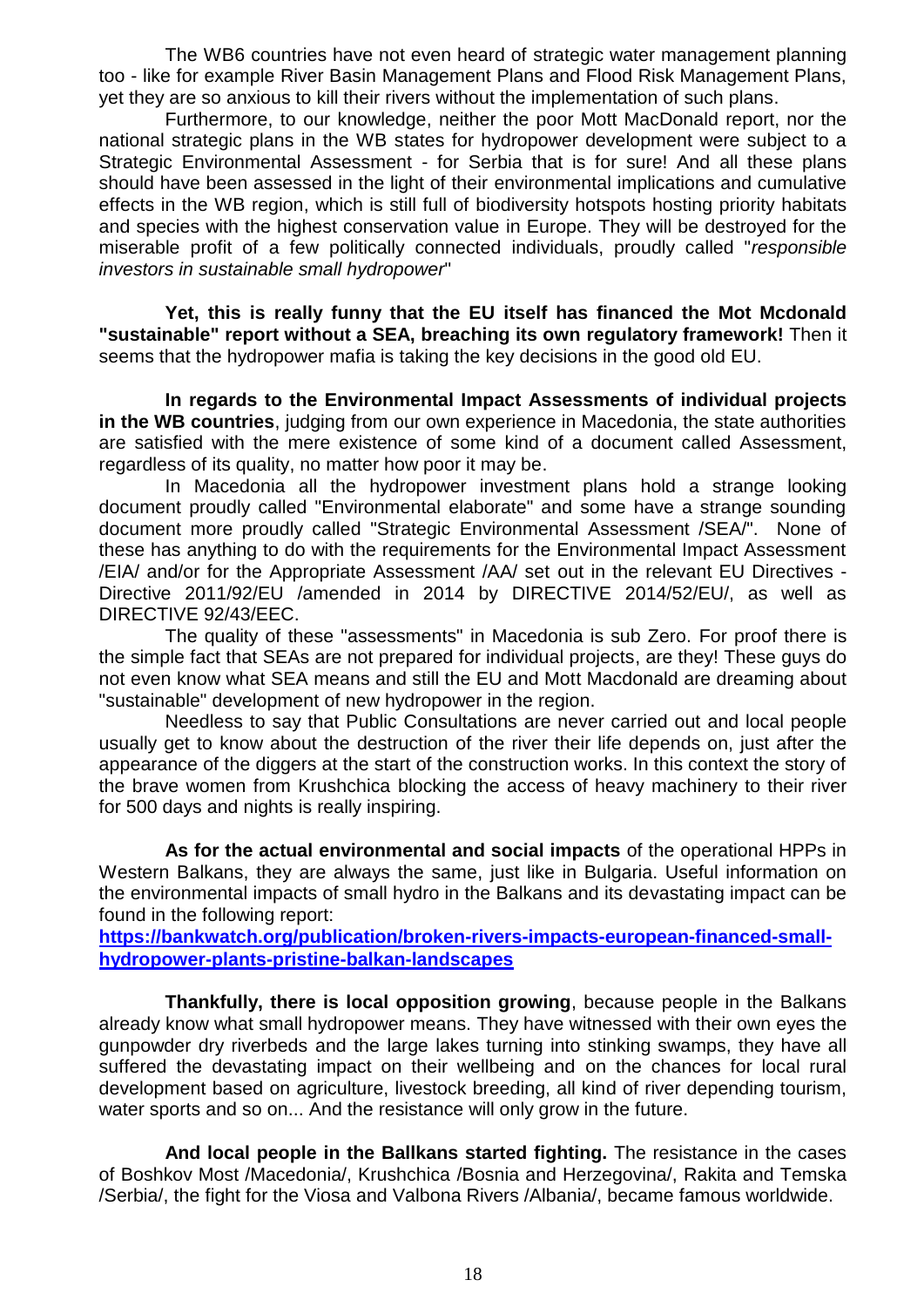Therefore, we believe that sharing our home Bulgarian experience is so important - what happened in Bulgaria will inevitably happen in the other Balkan states. At some point, sooner or later, we will all have to achieve good ecological status of the surface water bodies acc. to the EU WFD, remember? And it is absolutely impossible to be achieved on rivers "kissed" by hydropower. That is why, many of the projects in the Western Balkans currently under construction will have to be decommissioned and removed. The more they are being built right now, the more will be removed one day.

In the end of this section, having in mind the huge biodiversity value of the rivers in the Western Balkans that still remain intact, we would highly recommend the Study of Riverwatch & Euronatur for the determination of Hydropower No Go Zones in the region concerned. Everyone who's interested must carefully read the following *Eco Master Plan for Balkan Rivers*:

**[https://riverwatch.eu/en/balkanrivers/news/eco-masterplan-shows-value-balkan](https://riverwatch.eu/en/balkanrivers/news/eco-masterplan-shows-value-balkan-rivers)[rivers](https://riverwatch.eu/en/balkanrivers/news/eco-masterplan-shows-value-balkan-rivers)**

# *VI. CONCLUSIONS AND RECOMMENDATIONS*

The purpose of this document is to send a message to all hydropower developers and state authorities, responsible for the wild hydropower craziness currently going on in the Western Balkans. The conclusions are based on our Bulgarian experience, which shows that the uncontrolled development of small hydro in the Balkans is a huge mistake. Here is a summary of the reasons:

- 1. The Western Balkans region hosts the last remaining wild rivers in Europe, still full of life. The high biodiversity conservation value of the territories affected is undisputable most of the new small plants are developed in Emerald sites, National or Natural Parks and even in Nature Reserves hosting many endemic and critically endangered species. These species are sentenced to extinction.
- 2. Local communities can benefit from the ecosystem services these biodiversity hotspots can provide for in a much more sustainable way than from small hydropower, which brings no benefits for local people at all. When the rivers get killed, there comes the end of the other chances for local development based on all kind of river related or rural tourism, water sports, angling, hunting, agriculture, livestock breeding etc.
- 3. The tsunami of new dams is spread in an absolutely uncontrolled way. It is not based on Strategic Planning properly assessed for its environmental impacts, as the EU regulations require. OK, the WB6 countries are not EU Members yet, but they are trying to promote small hydropower with the excuse that they are aiming to reach the EU RES development targets. Then, all national RES development plans and programmes must have been subject to Strategic Environmental Assessments under the requirements of the EU SEA Directive!
- 4. Regional strategic plans and programmes like the poor Mott MacDonald report must have been assessed in the light of their environmental impact under the EU SEA Directive too. It is totally unacceptable that the EU itself has breached its own directives, financing that report without a SEA.
- 5. It's also totally unacceptable that the EU financial institutions like the EBRD and the EIB are playing the main roles it the tragedy under these circumstances!
- 6. Most of the individual projects are developed without Environmental Impact Assessments and Public Consultations. Actually, *public consultation* is an unknown word across these territories.
- 7. In the rare cases when some sort of an EIA is carried out, the quality of the reports is always Zero, because these reports are paid by the promoters and the requirements of the EU EIA Directive are not implemented. For the moment this particular loss, however, is not too big, because for example in Bulgaria the quality of the reports is the same. Regardless of the fact that in Bulgaria the EIA and the Habitats Directives are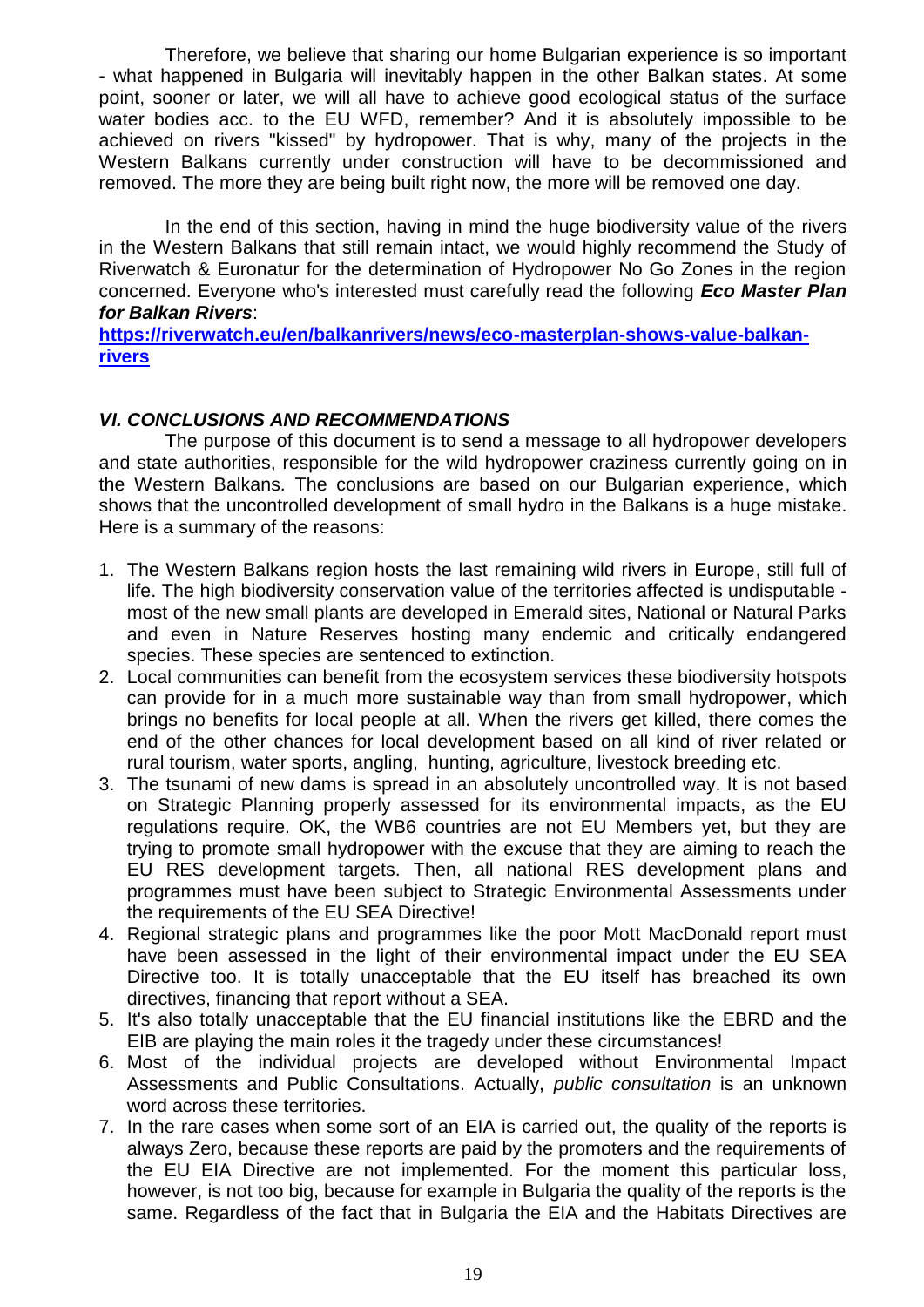set into legal force, they simply are not followed, because the proud investors pay for the reports!

- 8. The whole craziness is happening when the national and European regulatory framework is insufficient. In most of the WB countries the Residual Flow is set at 10% of the average long term river flow, which is absolutely incorrect and insufficient! Thus the river ecosystems are sentenced to everlasting low water river state in which most of them cannot survive.
- 9. Regardless of the fact that the Residual flow is wrongly determined, it is not discharged under the intakes at all. Both developers and state controlling officers are not even able to measure that flow, even if they want, because there are no instructions for the measurement and the intakes are not properly equipped. Usually, there is no state control on this flow at all.
- 10.The only "sustainable" mitigation measures applied are the fish passes. They are always built as the poor "Pool Type" of the technical passes, which is absolutely inappropriate for the purpose, but it's cheap and needs a very small quantity of water to seem functional. In Austria and in Bulgaria it's proven that this type of fish passes is not providing chances for fish migration, but on the contrary - it actually is a trap!

Due to the above facts, the growing biodiversity loss in the region is huge and irreversible, and the Social price will be unacceptable to normal minds because we can forget about rural development and tourism in the affected territories. But what about the benefits? Here they are:

# **The benefits**

- 11.The benefits for the society are miserable, to say the least. The contribution of small hydropower to the energy production mix in Bulgaria is negligible, regardless of the fact that the requirements on the Residual flow are not followed at all and much more water is diverted into the pipelines, than is actually allowed. When these requirements are complied with, the contribution of small hydropower to the grid will be nonexistent - no more than 1% on an annual basis.
- 12.The hydropower potential in the other Balkan states is pretty much the same as in Bulgaria. It is a mountainous region all right, but in Bulgaria we have the highest mountain, and it is not too high - 2925m altitude of the highest peak in Rila Mountain. Therefore, if the wild development in the other Balkan states stops at the same point where it was blocked here in BG, the contribution of small hydro will be more or less the same.
- 13.Wild hydropower development was blocked in BG too late when the most beautiful rivers were killed. But still, the most appropriate for small hydropower spots along the rivers were occupied, and they will be able to add no more than 1% to the energy production per year. If we kill all the rest remaining rivers, they will contribute no more than another 0.5%, which is not worth the damage!
- 14.The Balkan rivers are famous with the great river runoff irregularity. We don't have high mountains around here, therefore, the greatest part of the water is running in the rivers during springtime, when the electricity consumption is the lowest, but the production from small hydropower is the biggest.
- 15.The water in our wild rivers cannot be fully captured and utilized by small hydropower during springtime. To guarantee the Residual flow discharge during the rest of the time throughout the year, small hydropower will be able to operate occasionally, only a day or two after heavy rain falls. In the springtime small hydro is producing a huge amount of electricity when we don't need it and the extra energy that we don't need is rewarded with guaranteed purchase at those high feed-in tariffs, nevertheless.
- 16.To prevent the power system from collapse, the extra energy has to be somehow wasted and the society has to pay the price to the balancing systems in addition to the other prices paid for the pleasure of the hydro mafia. We have also paid with our killed rivers in the first place, let's not forget about that and add it to the bill!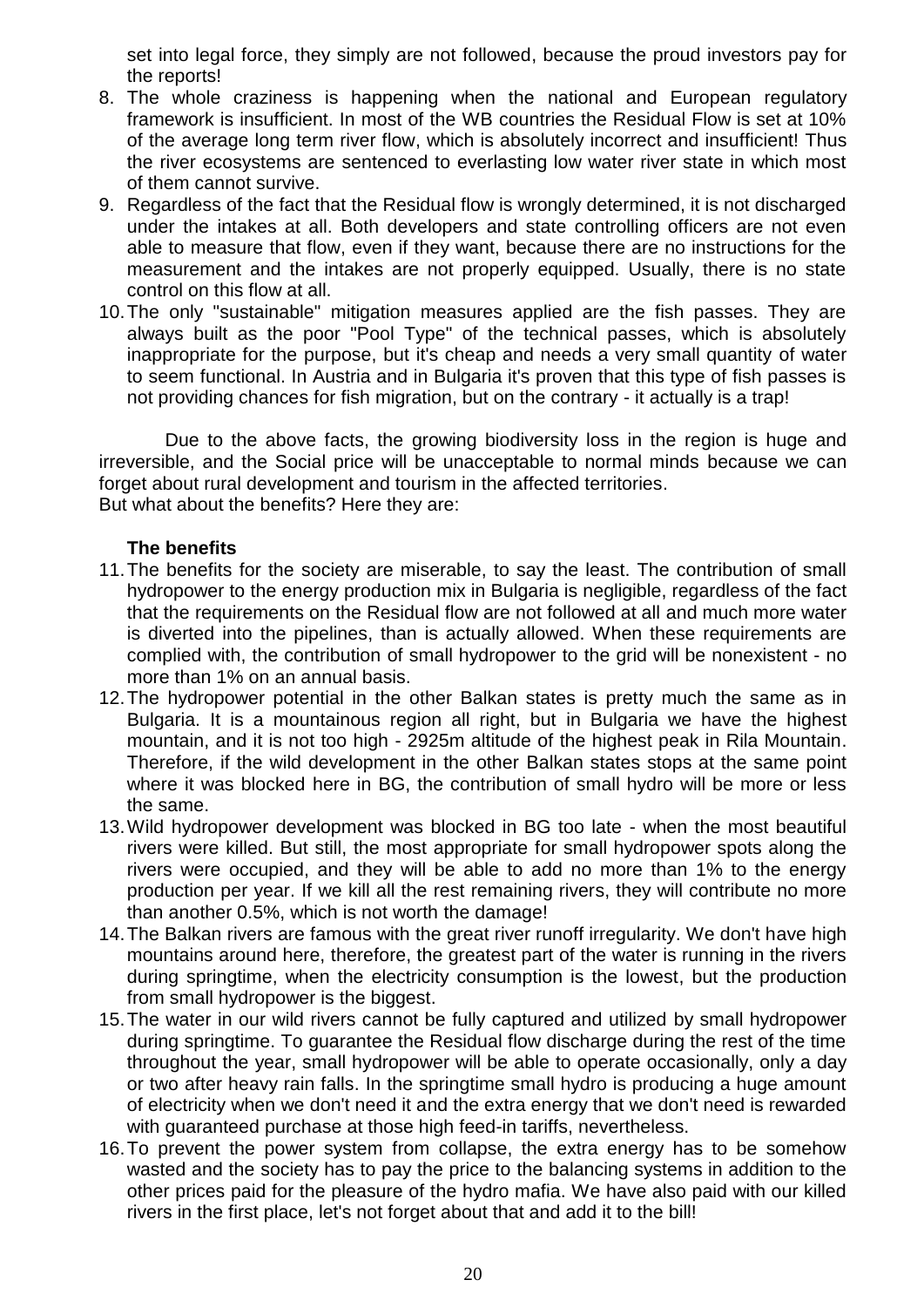- 17.All Balkan states will have to meet the requirements laid down in the EU WFD, namely to achieve good ecological status of the surface water bodies and good potential of the HMWB not later than the end of 2027. If the goal is not achieved, the society will have to pay another price in the form of a penalty from the EU! Furthermore, we already have to comply with the requirements to prevent deterioration of the surface water bodies' status, which we breach with each and every next new HPP set into operation!
- 18.In the light of climate change the requirements set out to protect the river ecosystems will become more and more stringent. To meet them hydropower operators will have to make new investments, for example - for the measurement and control of the residual flow, for the improvement of the fish passes until fish and other aquatic species start to migrate in both directions, online video control and so on.
- 19.Finally, if all those planned HPPs are built one day, the entire river system in the Balkans will be running only in the penstocks to the profit of the politically connected individuals and normal human beings will fight. Actually, in the Balkans people are already fighting for some time and the consequences for the hydro mafia are inevitably coming:

# **The Consequences**

**to:**

The consequences for the proud hydropower investors in Bulgaria have already come. In the last six years Balkanka Association has had several meetings with BG hydropower associations and individual developers. They didn't believe the hydro craziness will not go on and last forever, very powerful, politically connected persons as they were, untouchable by any law in the most corrupt country in the EU. What they didn't take into account is that when someone is constantly disregarding the law, political connections do not last forever either.

And, finally, when they kill so many rivers, cold bloodedly as they did, while the entire society is paying for their profit, an enemy more powerful and connected - the whole society may get angry and that is exactly what has happened in our country!

# **They were also warned for two more very important issues they didn't listen**

- 1. It is in the best interest of the owners of all the existing plants, that the construction of future new plants gets blocked. They didn't believe and "*the monkeys on the branch became too many*" - we have such a proverb in Bulgaria.
- 2. It is in the best interest of the owners of the existing plants that are following the legal requirements to some extent /we have 5-6 pieces that are trying to/, that all the other existing plants do their best to comply with the same requirements.

The hydro lobby didn't hear the warnings at the time and small hydropower is suffering a severe business "climate change" in our country nowadays. The turning point has come in 2013, when people got out on the streets protesting against the high electricity prices and the government had to resign. In 2014 all incentives for new projects were cancelled, yet the owners of existing plants were not disturbed. But in 2017 the letter of DG ENV came to announce the Pilot Application based on several Complaints of Balkanka. The Pilot application itself was full of questions and recommendations to the national authorities, and the payback time has come!

Currently, in Bulgaria all future plants that are not built and finalized, are refused extensions of the Water Permits, one ready to operate plant was denied authorization to start working, as well as access to the grid, five of the most harmful existing plants received refusals for extensions of the Water Permits and, finally, the most criminal plant of all, with the most significant violations during the authorization, was blocked for good and will never work again! If anyone does not believe, we strongly recommend that someone asks the most powerful in BG "*Hydroenergy Association*" of the owners of small to medium plants.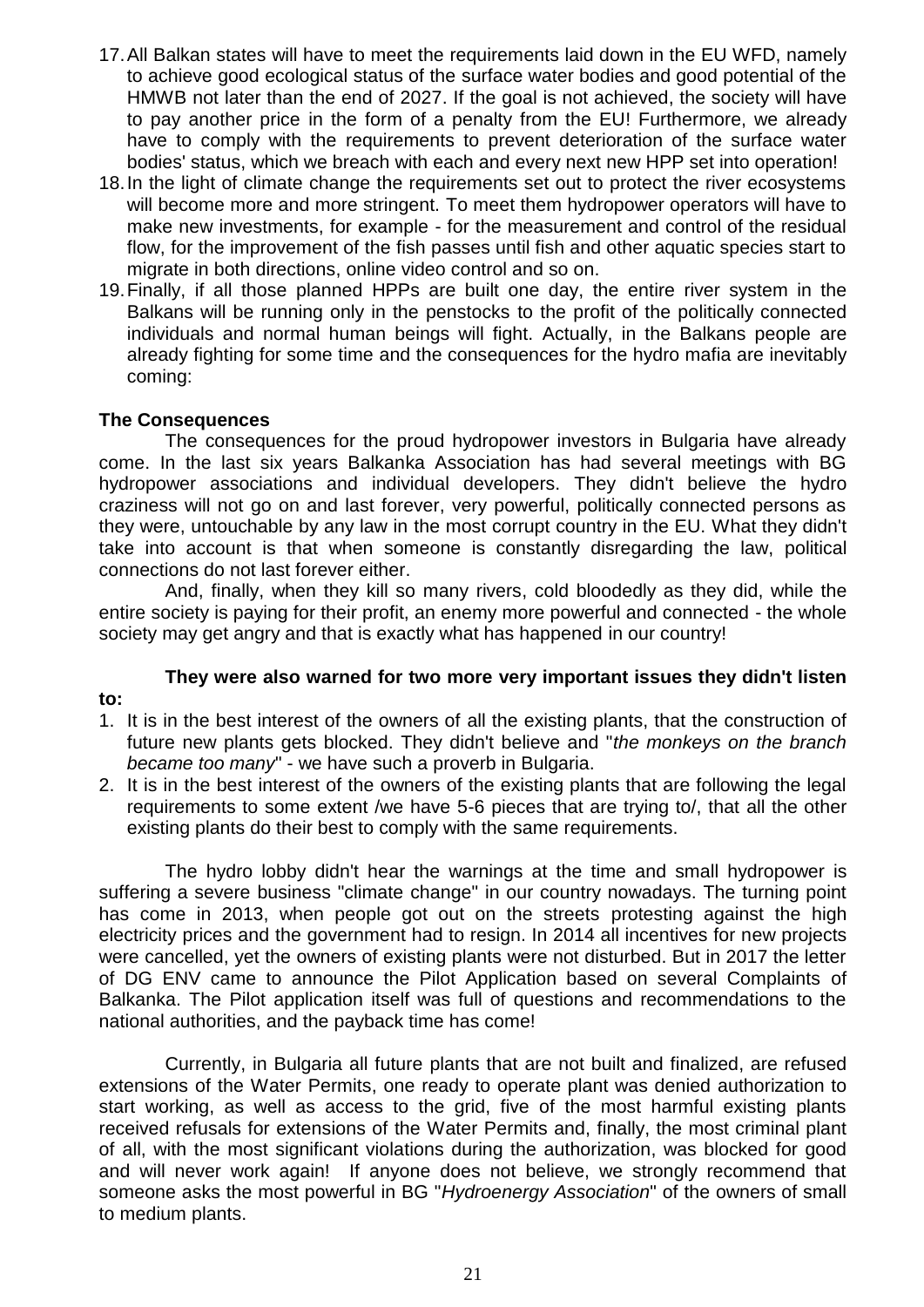The reason for the misery of small hydropower today is hidden behind two actual infringement procedures concerning violations of the Habitats and the EIA Directives of the EU, and another future infringement procedure for huge violations of the EU Water Framework Directive coming forth!

# **Recommendations for the Western Balkans:**

The WB6 countries are some 15 years behind Bulgaria in the same process. They should learn from our experience and must not repeat the same mistakes! The conclusions to be drawn are too obvious to be specified again, except for the following short recommendations:

- 1. Throw the Mott MacDonald Report directly in the trash immediately!
- 2. There stands absolutely no chance for the objectives of the EU WFD to be attained in countries obsessed by such huge hydropower craziness, like the craziness in the Western Balkans now. The public interest of access to healthy rivers is overriding the interests of just a few investors in small hydropower. Each hydropower plant brings deterioration if not total destruction to the affected river and there is no exception!
- 3. Should any of the WB countries decide to keep going on with hydropower, the state authorities should read as carefully as they can the relevant EU Directives and implement them by the book!
- 4. River Basin Management Plants in line with the EU WFD, as well as Flood Risk Management Plans in line with the Flood Directive, should be prepared and adopted prior to any further hydropower strategic planning and development. As a minimum, this should also include considerations directly arising from two UN Conventions as well - the ESPOO Convention and the Convention on the protection and use of transboundary water courses.
- 5. The existing in each country plans and programmes for the future energy strategy should be subject to a SEA and each individual project should go on after a perfect EIA/AA in full compliance with the relevant EU Directives.
- 6. Strictly follow article 6.4 of the Habitats Directive and do not allow any kind of hydropower dam in biodiversity hot spots hosting priority habitat types and/or priority species listed in the relevant Annexes of the same Directive.
- 7. Turning the rivers into series of swamps full of silt to the top is not of any help in regards to Flood risk management and protection, but on the contrary!
- 8. Never build a new dam, no matter big or small, against the local people's will. If there is a need to resettle local people for the sake of hydropower, this is totally unacceptable in modern world!
- 9. It is in the best interest of the owners of all existing plants if the construction of all future new plants gets blocked and does not go on any further.
- 10.It is in the best interest of the owners of the existing plants that are following the legal requirements to some extent, if all the other existing plants do their best to comply with the same requirements. Otherwise, they will suffer the same bad reputation and misery together.
- 11.Always remember that once the EU Directives get into force, small hydro in the Balkan region will not gain any profit whatsoever, with very few exceptions. On the free energy market small hydropower in the Balkans stands no chance to survive.
- 12.The Balkan region does not have the balancing capacity to cope with the wild development of all types of RES including small hydropower during springtime. And hydropower is the most harmful to nature renewable source of all.
- 13.Don't forget to throw the Mott MacDonald Report directly in the trash!

**Especially for Albania**, we know that there are plans for the construction of several new big dams. Then take this piece of advice, please: *All the big hydropower*